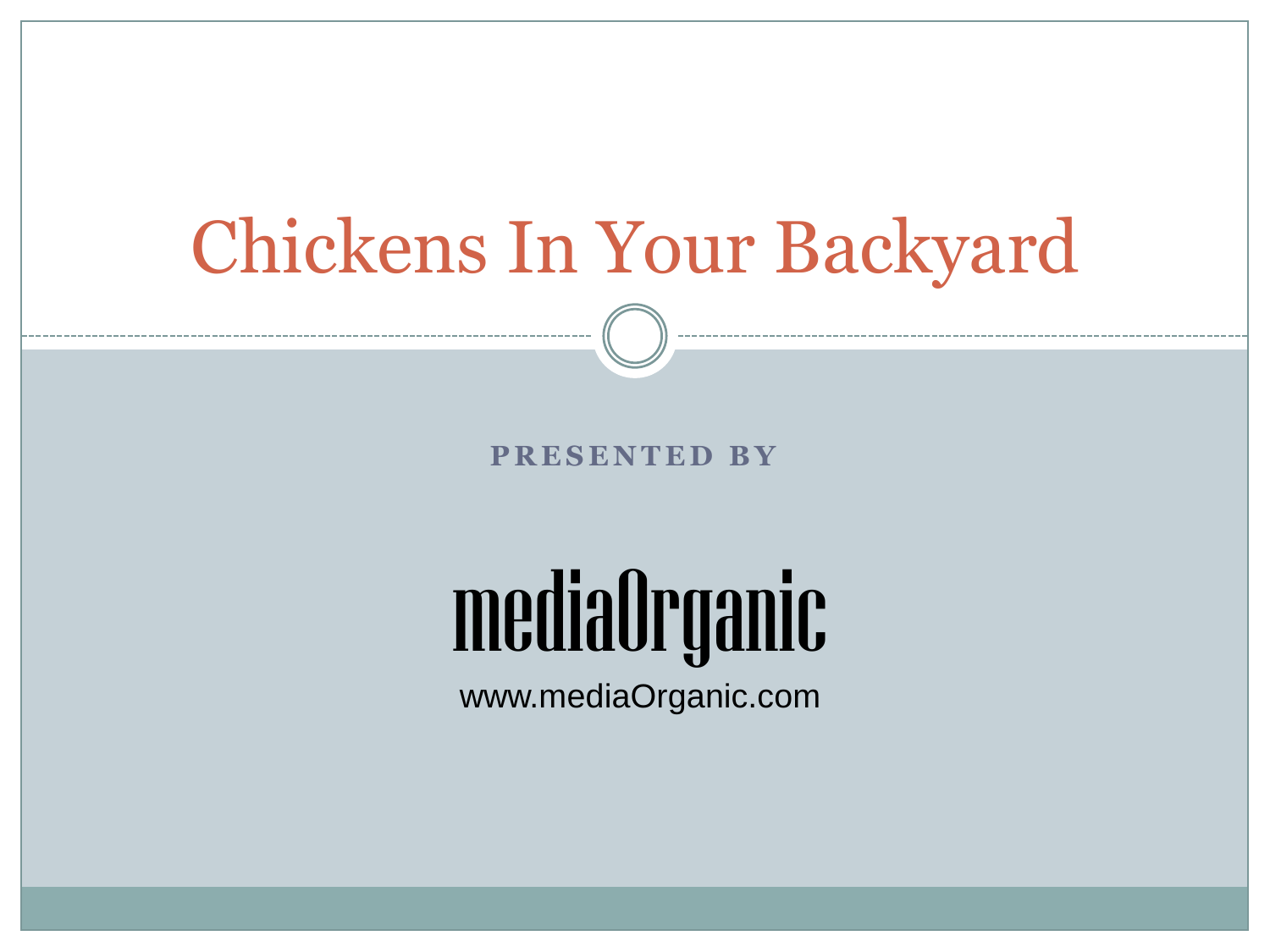# Why Chickens?

### FRESH EGGS, BETTER THAN ANY YOU CAN BUY **F E R T I L I Z E R F R O M T H E I R D R O P P I N G S C H I C K E N S A R E F U N N Y T O W A T C H** THEY REQUIRE ABOUT AS MUCH CARE AS A CAT **THEY LIVE OUTSIDE YEAR ROUND THEY PROVIDE A CONNECTION TO SUSTAINABILITY**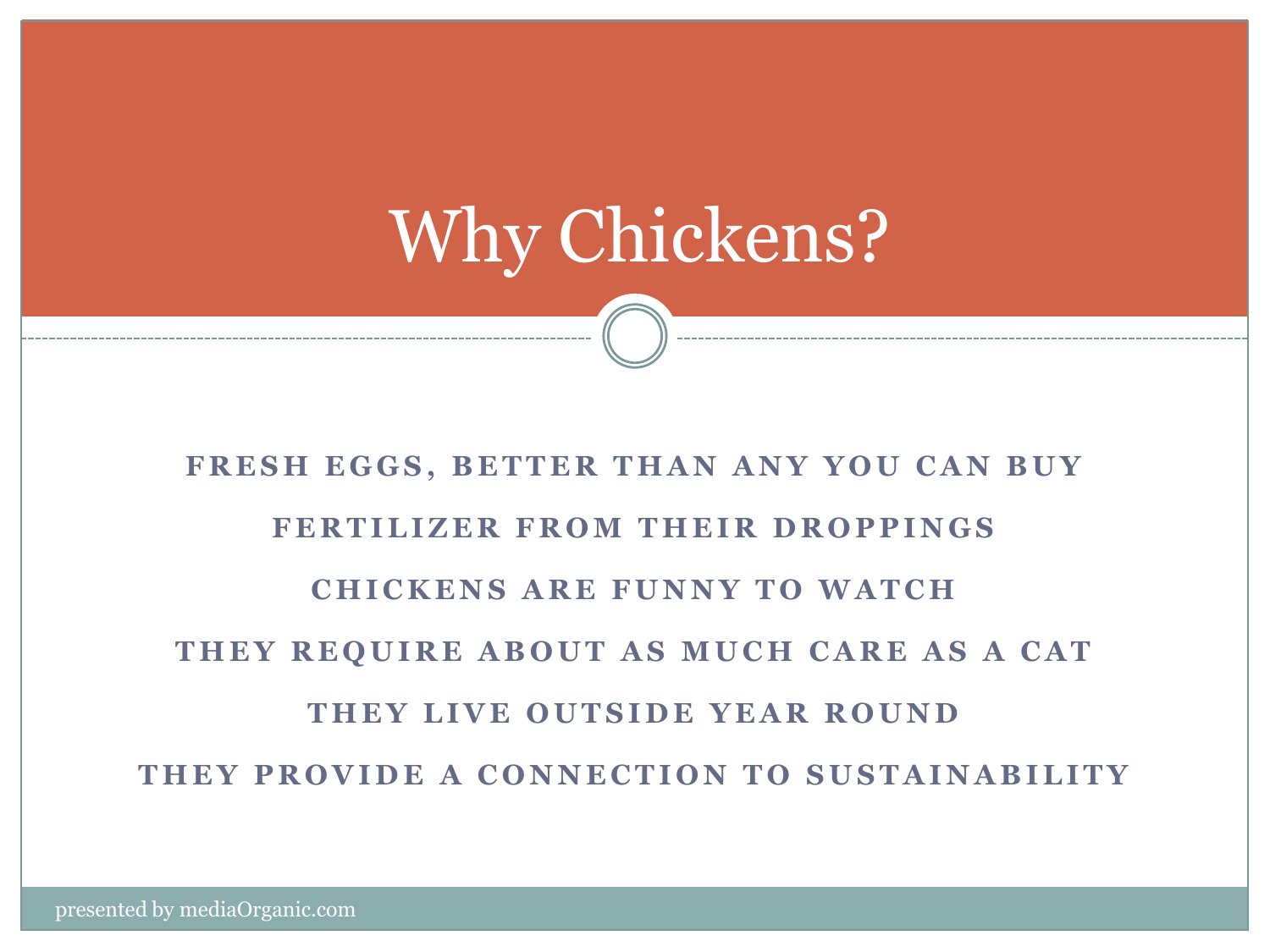#### (L to R):

Buff Orpington: English Class, heavy breed, lays a light brown egg

Australorp: English class, heavy breed, lays a medium brown egg

Easter Egger: A hybrid, not a true breed, usually lays a green egg (ours lays a brown egg however)



### **Waddle, KJ and Hippy Chick (12 weeks old in this photo)**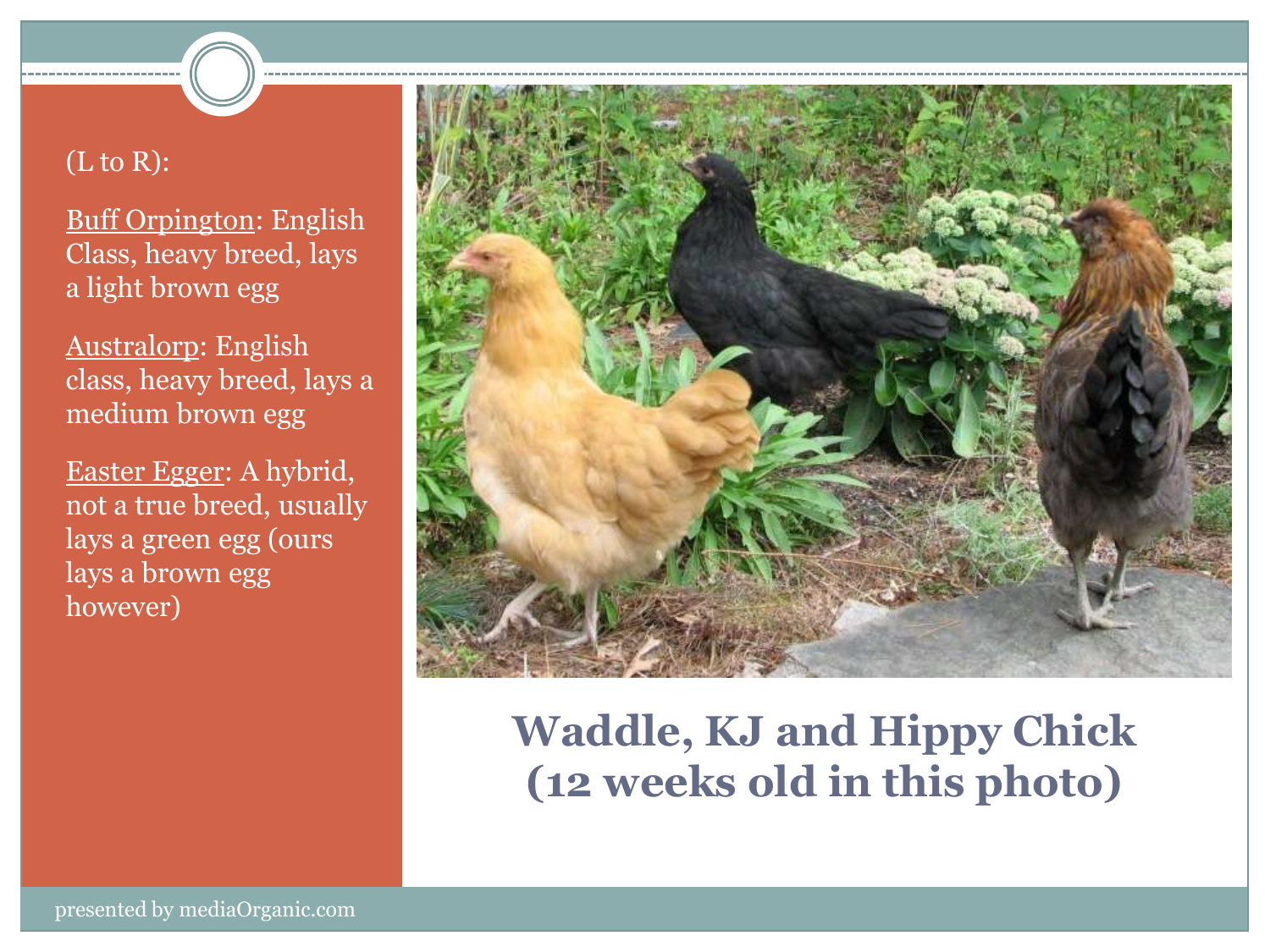## Our New Girls







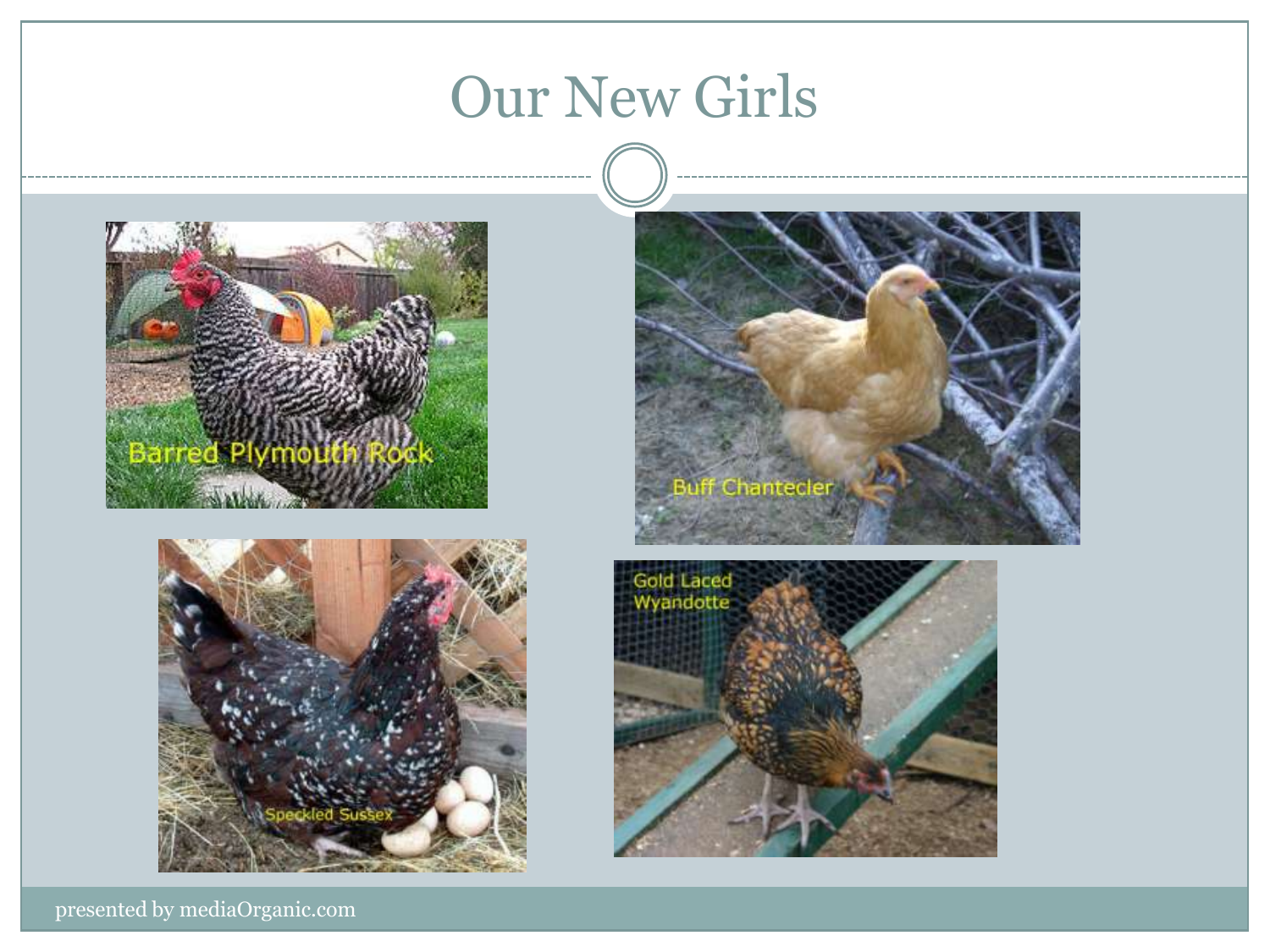## Fancy Breeds











presented by mediaOrganic.com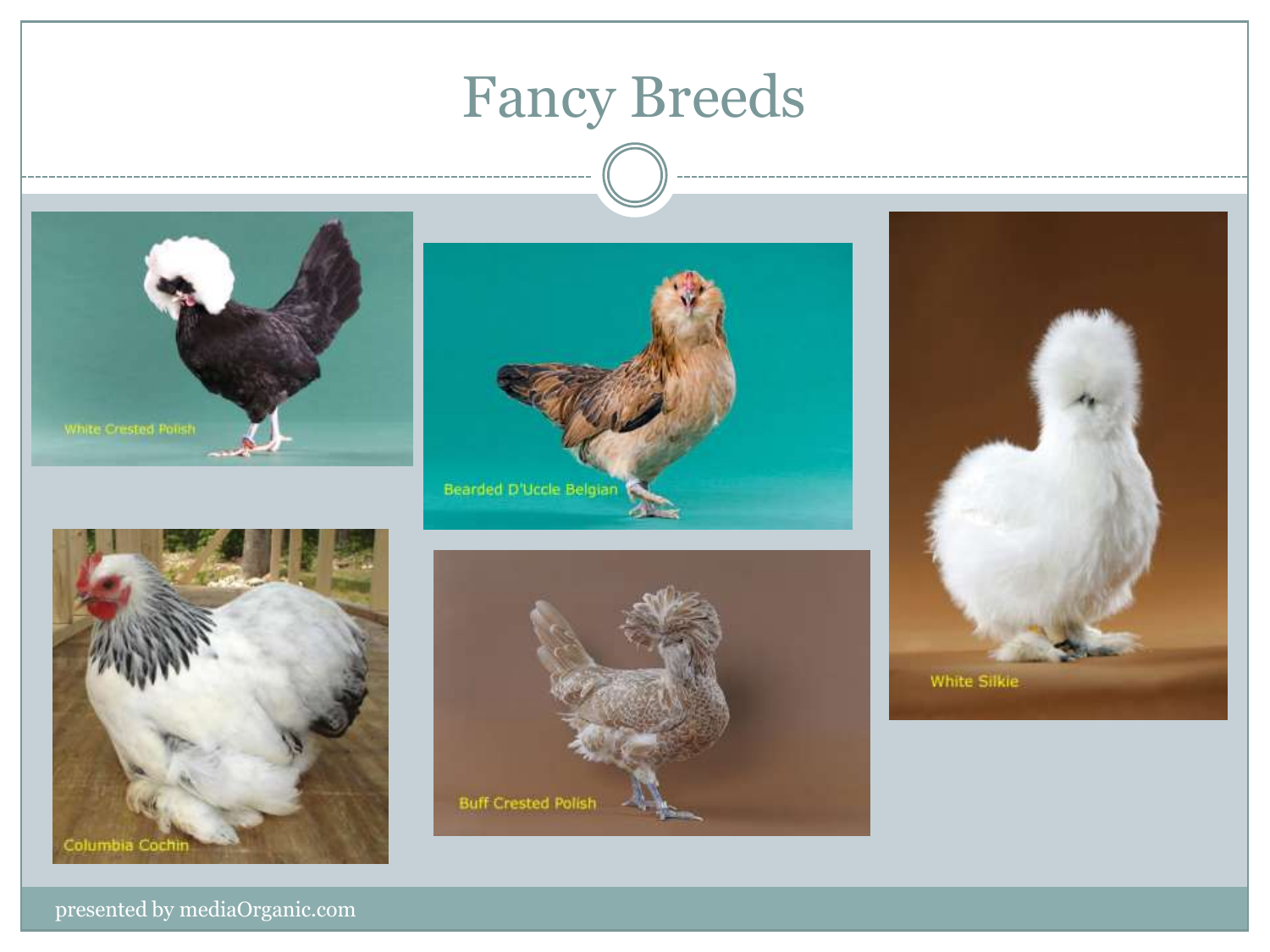## What does a chicken need?

Their needs are few, all they require are:

- a COOP safe from predators. Hens have no natural defenses
- the right FOOD. Full grown chickens eat layer feed. They also enjoy vegetable peelings, seeds, worms and bugs
- potable WATER. In the winter and in hot weather this is especially important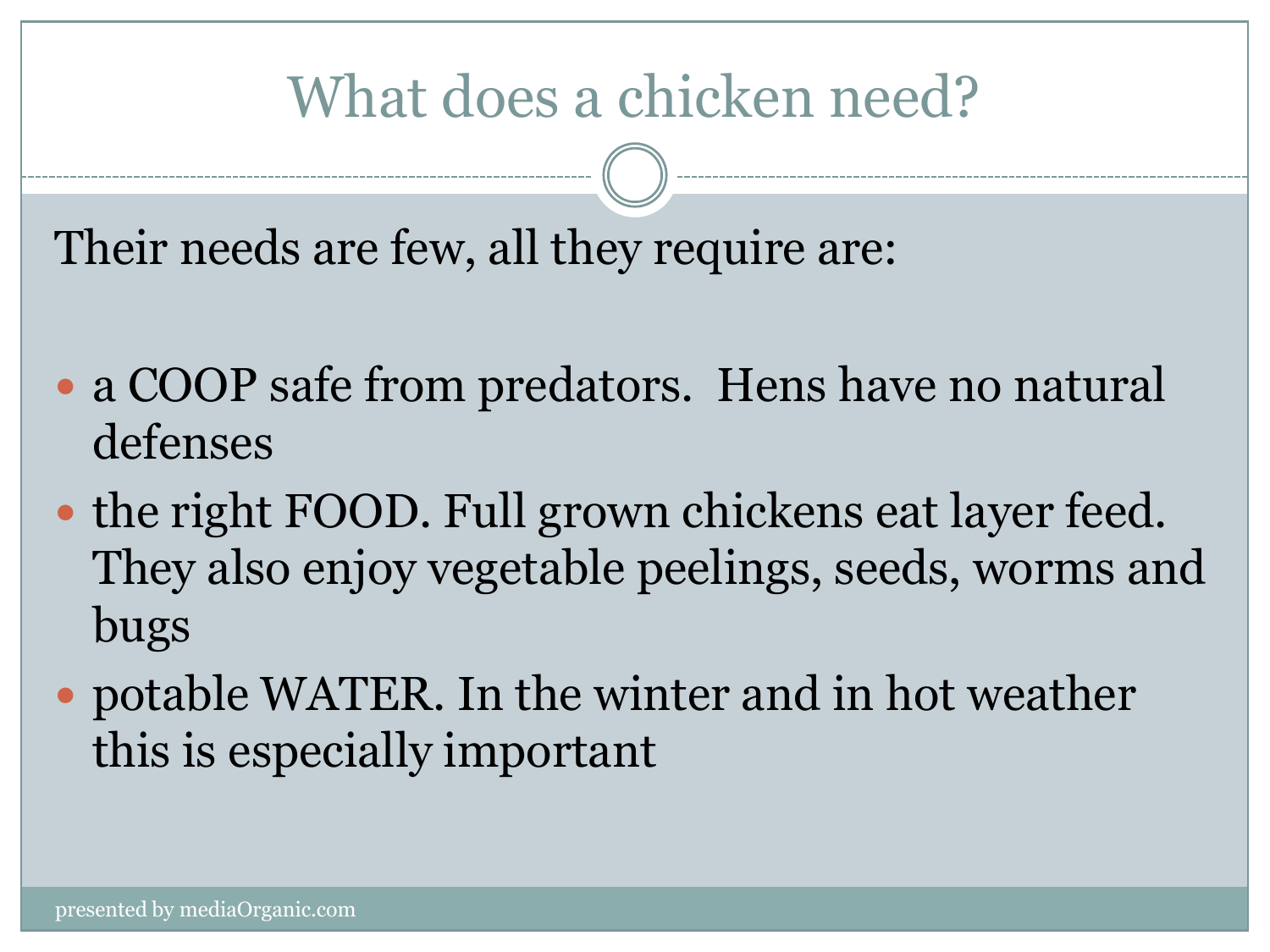## Chicken Coops: Space Requirements

- A coop and run is the biggest up front expense Space requirements for full grown hens:
	- Inside Coop: 2 sq. feet per bird
	- Outside Run: 4 sq. feet per bird
	- $\times$  Err on the side of more space if possible because...

### • Crowding is dangerous:

- $\times$  More feather picking occurs
- $\times$  Cannibalism can occur, although some breeds are naturally more aggressive than others
- Health conditions decline, disease and accidents occur
- Predators: chickens need protection from dogs, cats, raccoons, hawks, foxes, coyotes and humans
- Pests: chicken feed needs to be protected from mice, rats, squirrels and chipmunks and other rodents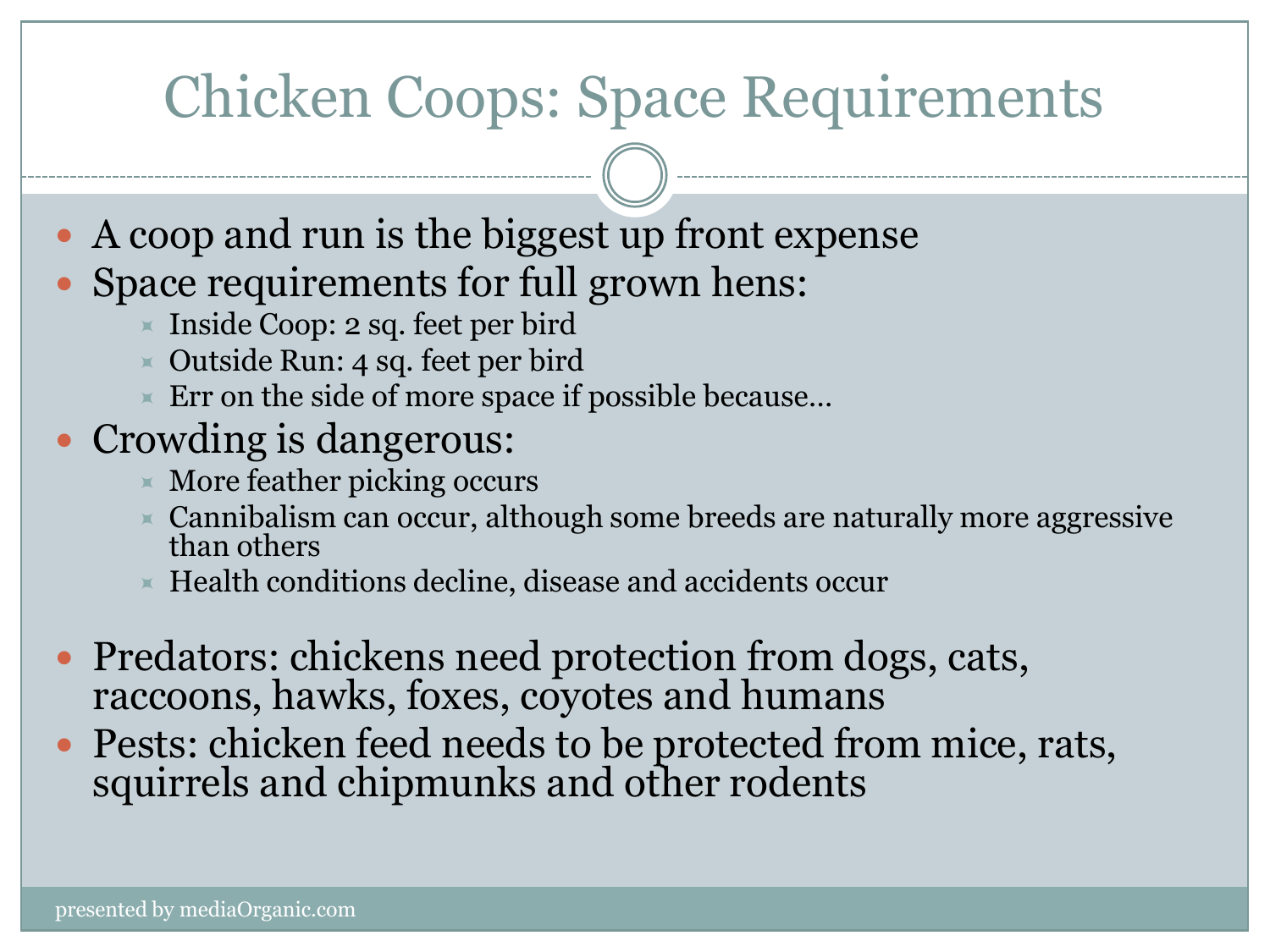**The Playhouse Coop**

PROS: \$35 plans available on the web from Dennis Harrison-Noonan (URL below) Easy to build with basic tools. Attractive, efficient, predator-poof design. Can be added onto. About \$500 build cost in the Boston metro area. Houses up 3 or 4 heavy breed hens. 4 x 8 foot print. 6.5 feet tall. Easy to clean. All materials from Lowes/Home Depot.

CONS: Run is a bit small, I recommend an extra 4 feet of length. Requires mediumlevel construction skills. Finish details in the plans a bit sparse.

www.isthmushandyman.com



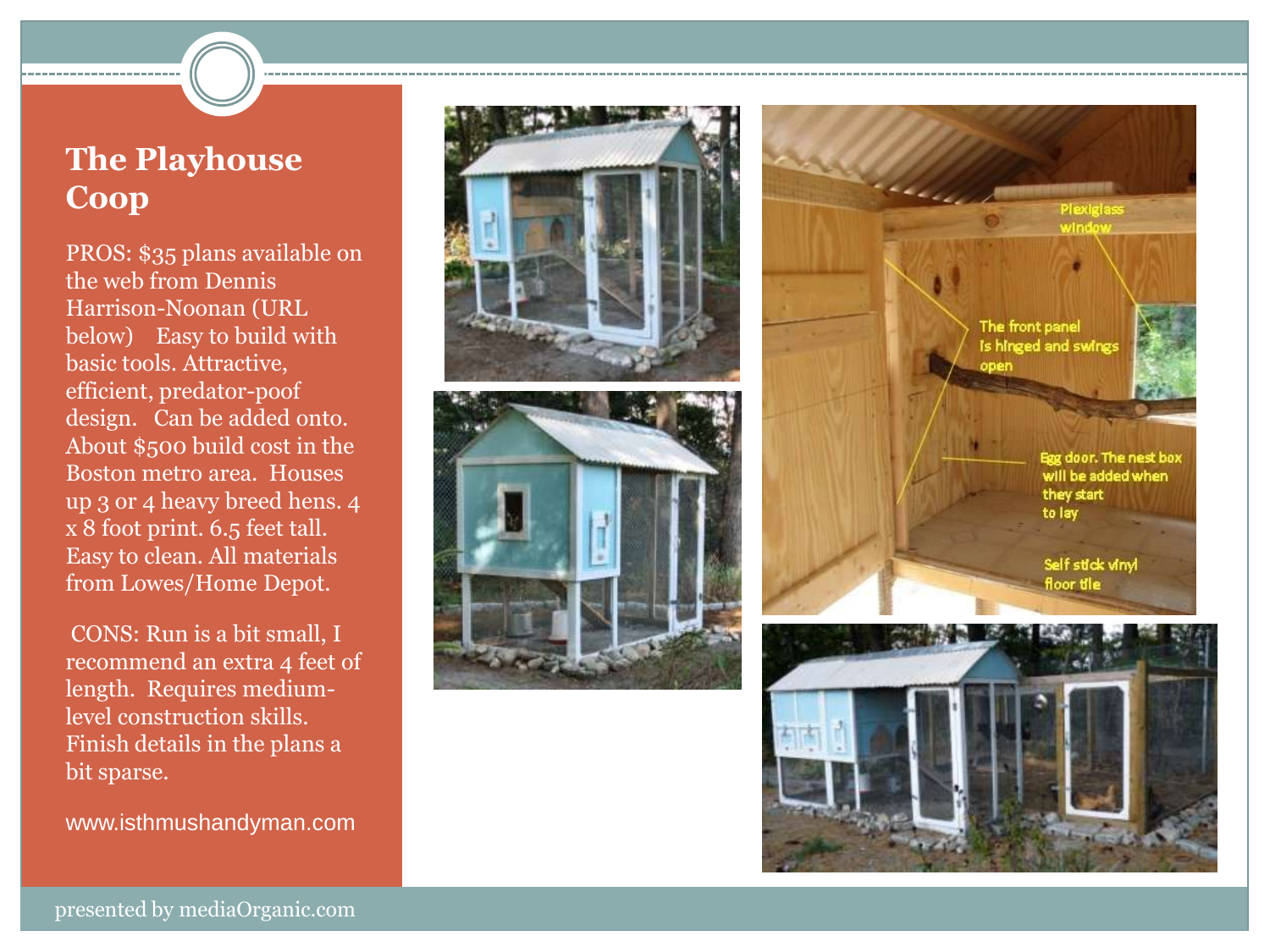### **The Eglu**

Award winning UK design, Available over the internet from Omlet USA.

PROS: Turn key solution, easy to assemble, easy to clean. Just add chickens! Comes in six colors. Insulated for winter. Two versions: original Eglu houses 2 chickens, Eglu Cube houses up to 10.

CONS: Expensive; original Eglu is \$495 to \$530. Eglu Cube is \$995 to \$1250. Shipping is extra. Original Eglu could be buried by a heavy snowfall.

omlet.us.com/hmepage

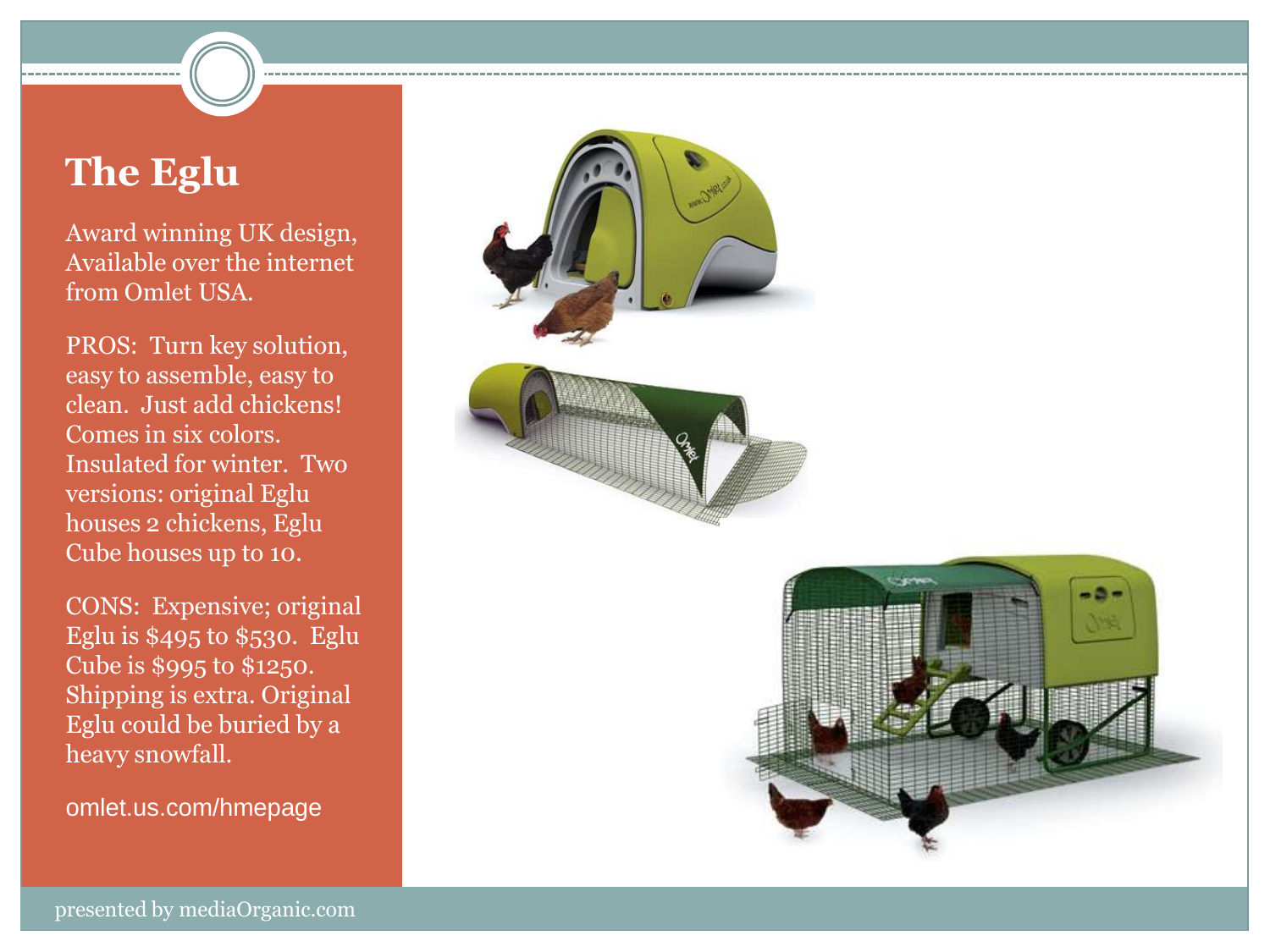### **Catawba Coop Chicken Ark**

PROS: Available as plans or a kit. Attractive, efficient A-frame, simpler to build than a Playhouse Coop. Easy to clean. Portable, can be carried and placed in different spots in your yard (people use chicken arks for insect control.)

CONS: Small, cannot add onto it if you get more chickens. Good for only 2- 3 birds, run is small. Heavier than it looks, it weighs 100+ lbs when finished. Some people add wheels. Could be buried in a heavy snowfall.

Catawbacoops.com



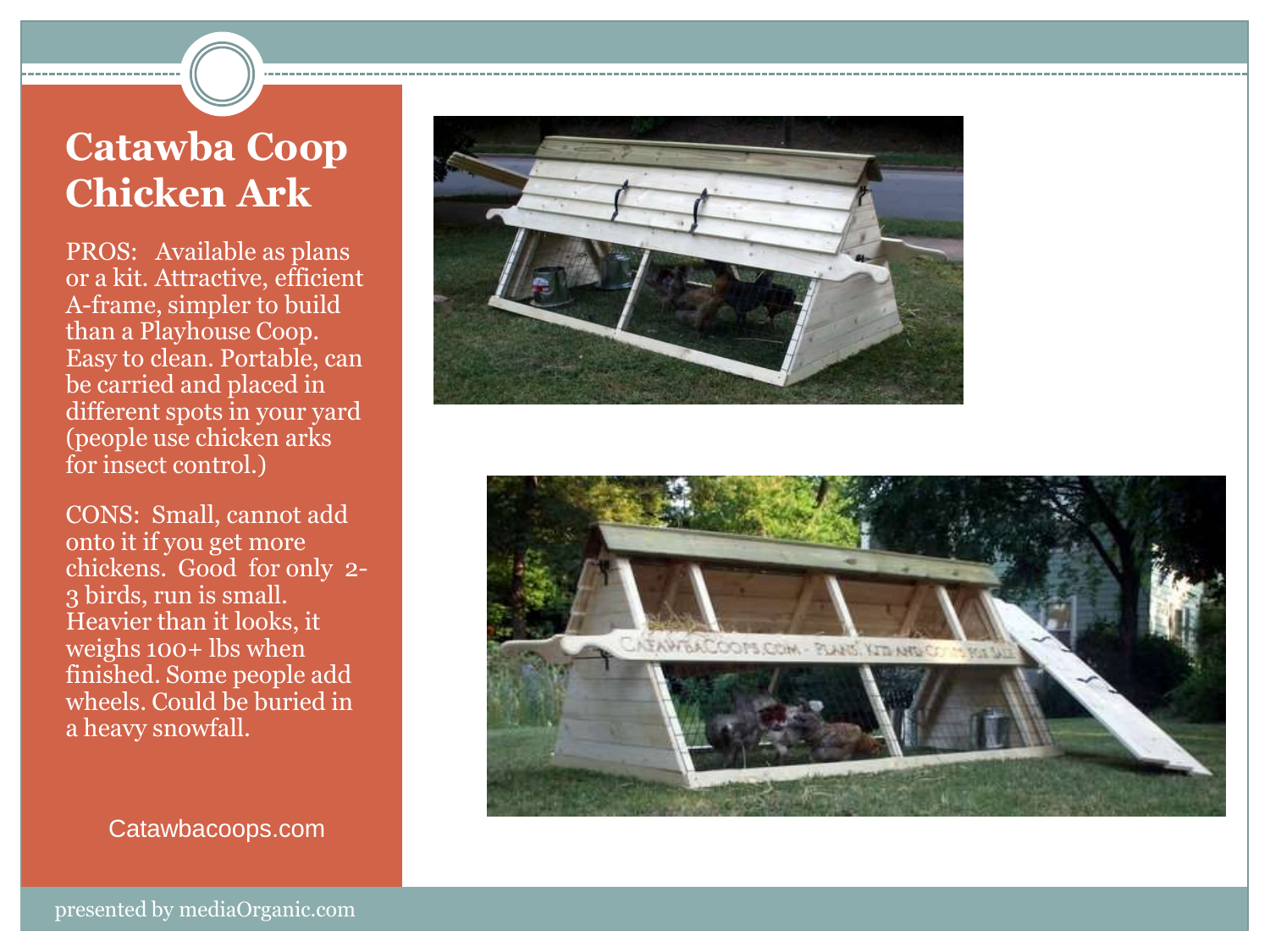**Coop kits**

PROS: more choices all the time as backyard chickens increase in popularity. Many different styles and sizes. Shipped flat and just need to be assembled. Made from wood if you don't like the plastic Eglu.

CONS: Still need to add a run and nest boxes. Still a rather expensive option and about the same price the Eglu Cube.

Chickencoopsource.com





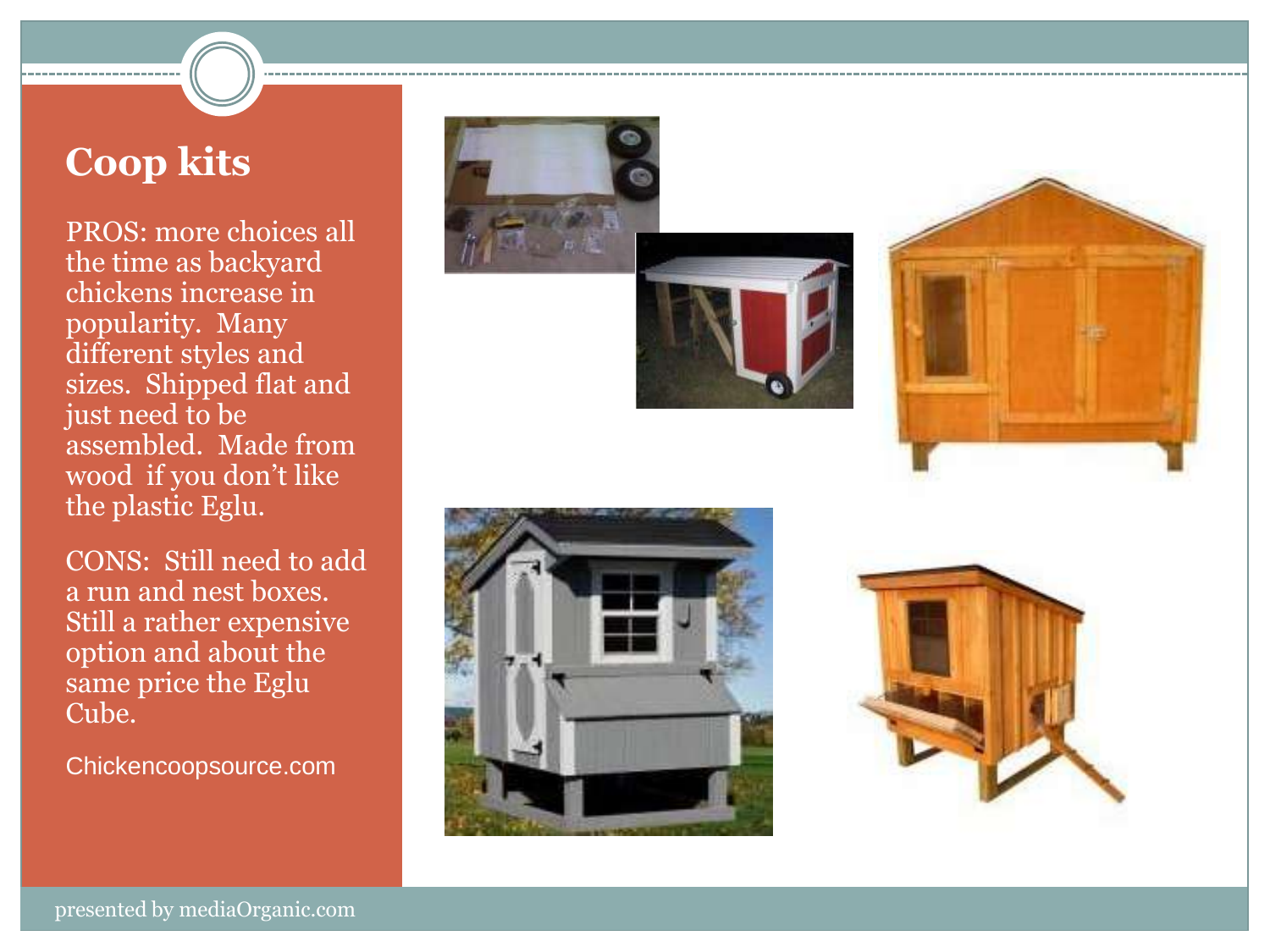### **Other Coop Solutions: Dog Houses**

PROS: A large size dog house is big enough for 2-3 hens and a wooden dog house can be had new for about \$100 on the internet or for less used on Craigslist . There are many styles to choose from.

CONS: You still need to add a run, a door, nest box, roost and be able to get inside it to clean (sometimes the roofs are removable though.) You may need to raise it off the ground to keep it from being buried in a heavy snowfall.





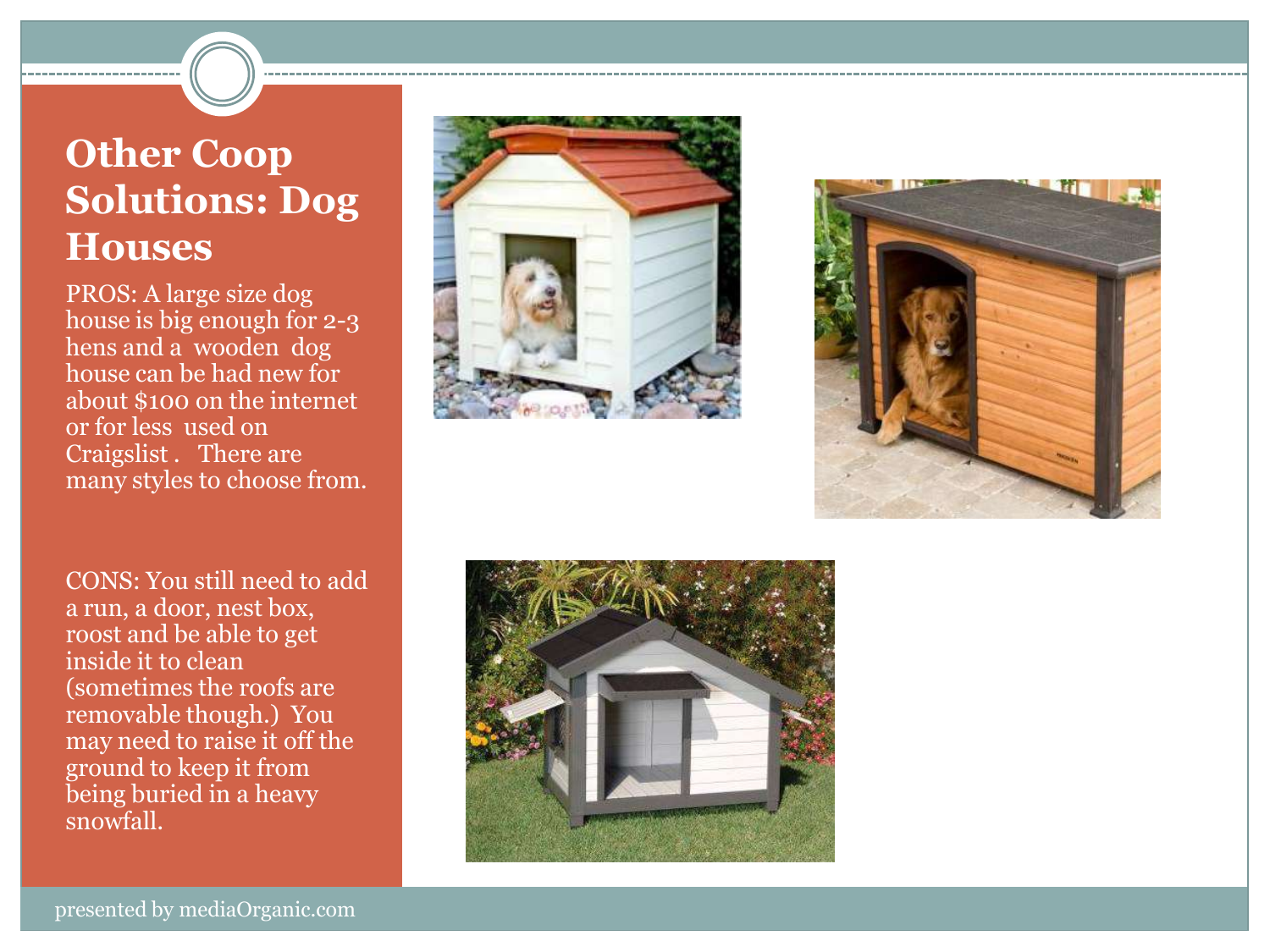### **Kids Playhouses**

PROS: Bigger than a dog house, so good for more than 3-4 chickens. Often very decorative. Wide choice of styles. Wide range of prices; easy to assemble.

CONS: Often not weather tight and water proof. You still need to add a run, nest boxes and so forth.



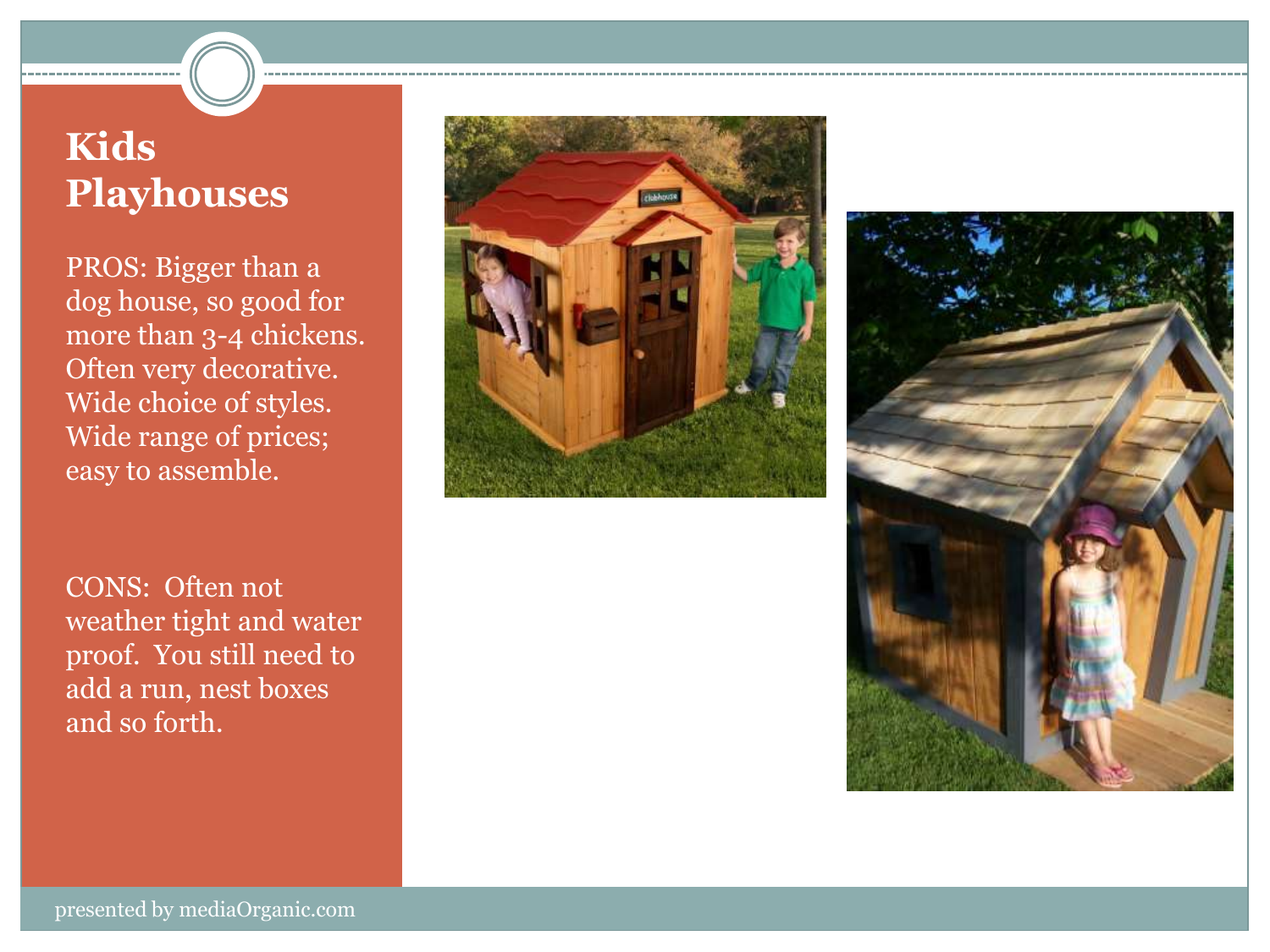### **Old Wooden Swing Sets**

PROS: Often FREE if you haul it away (check Craigslist). The sets with a small "house" over the slide can be converted into the coop. The A-frame of the set and be converted into the run. Comes with a ladder the chickens can use. Big enough for 5-6 chickens.

CONS: Will always look like a old swing set.

This is our swing set – any takers?

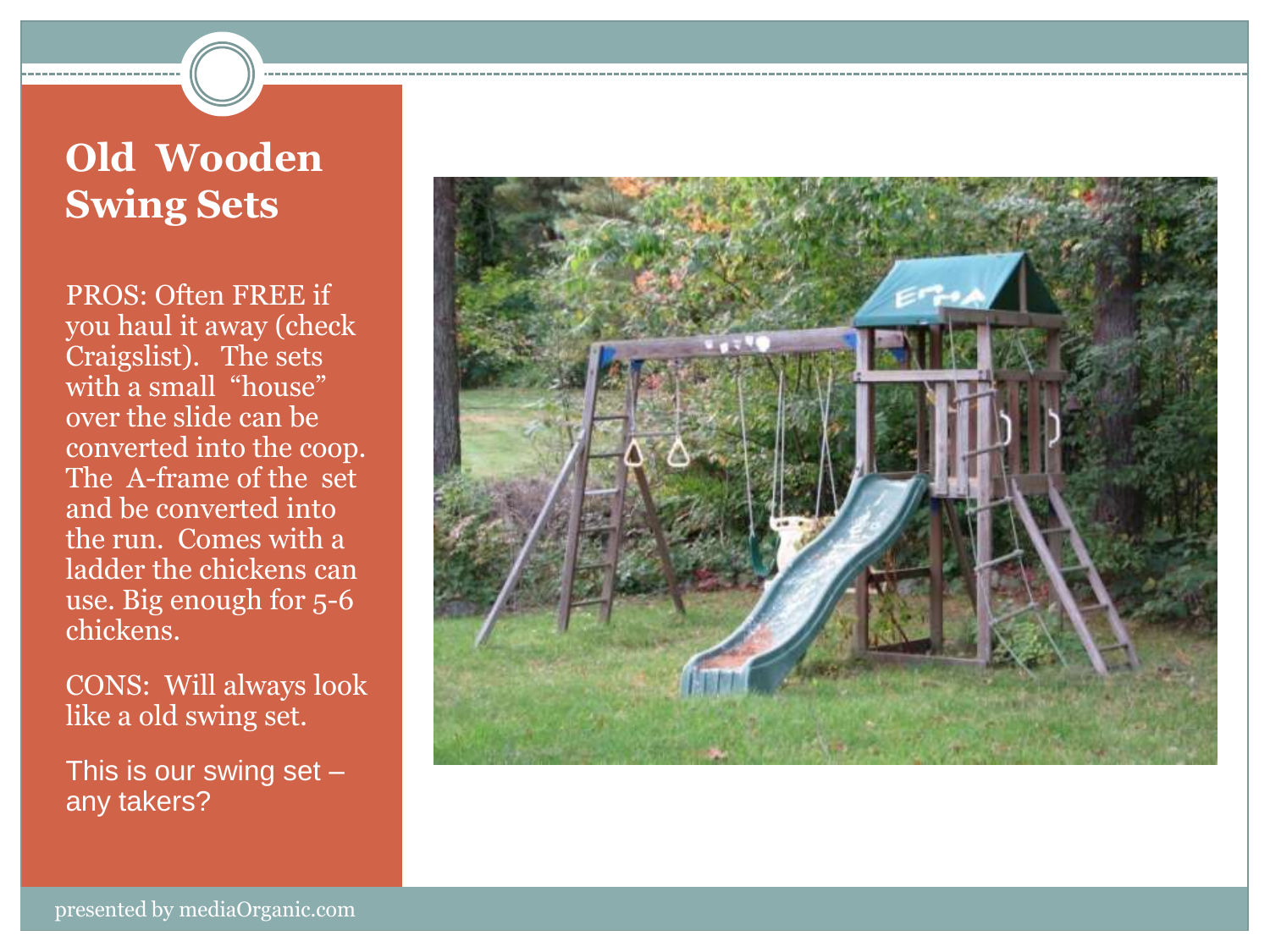## Food

- Chickens are omnivores but primarily herbivore. In addition to chicken feed they eat vegetable peelings, bugs, worms and seeds.
- Baby chicks up to 8 weeks old eat chick starter, sold as mash (looks like bread crumbs or corn meal) or crumbles. Available medicated or unmediated.
- Pullets from 8 weeks to 20 weeks eat chick grower, sold as mash or pellets
- Hens from 20 weeks: Layer pellets or layer mash. I prefer pellets because there is less waste.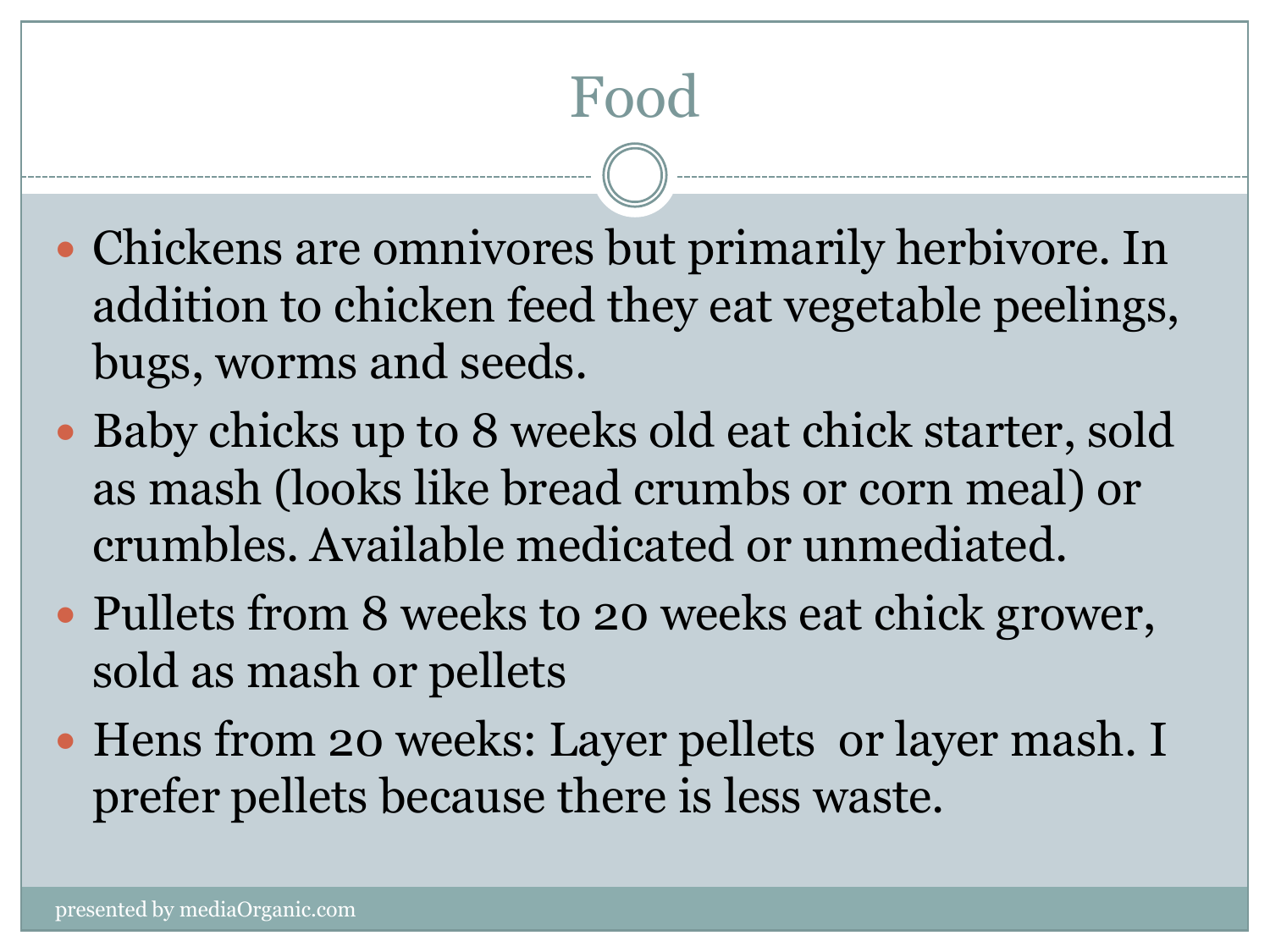## Other Supplements

- **Grit**: required by baby chicks and full grown hens throughout their life.
- **Oyster Shell**: provides calcium to laying hens and promotes strong egg shells. Do not give to pullets until after they lay as it can cause kidney problems.
- **Black Oil Sunflower Seeds** (BOSS): High in oil and protein, builds beautiful glossy feathers. Mine get BOSS daily in the winter.
- **Cracked Corn:** only as a treat. I don't bother with it because it has no real nutrition.
- **Diatomaceous Earth** (DE): Useful for pest control, kills flies, mites and fleas, dries up poo, harmless to chickens. You must use FOOD GRADE (not pool or garden grade!) Sprinkle it on pine shavings and on the chickens themselves. Some claim its a "natural wormer" which is hogwash. Expensive but you don't need to use much, a 10lb bag is about \$25 with shipping but lasts a year.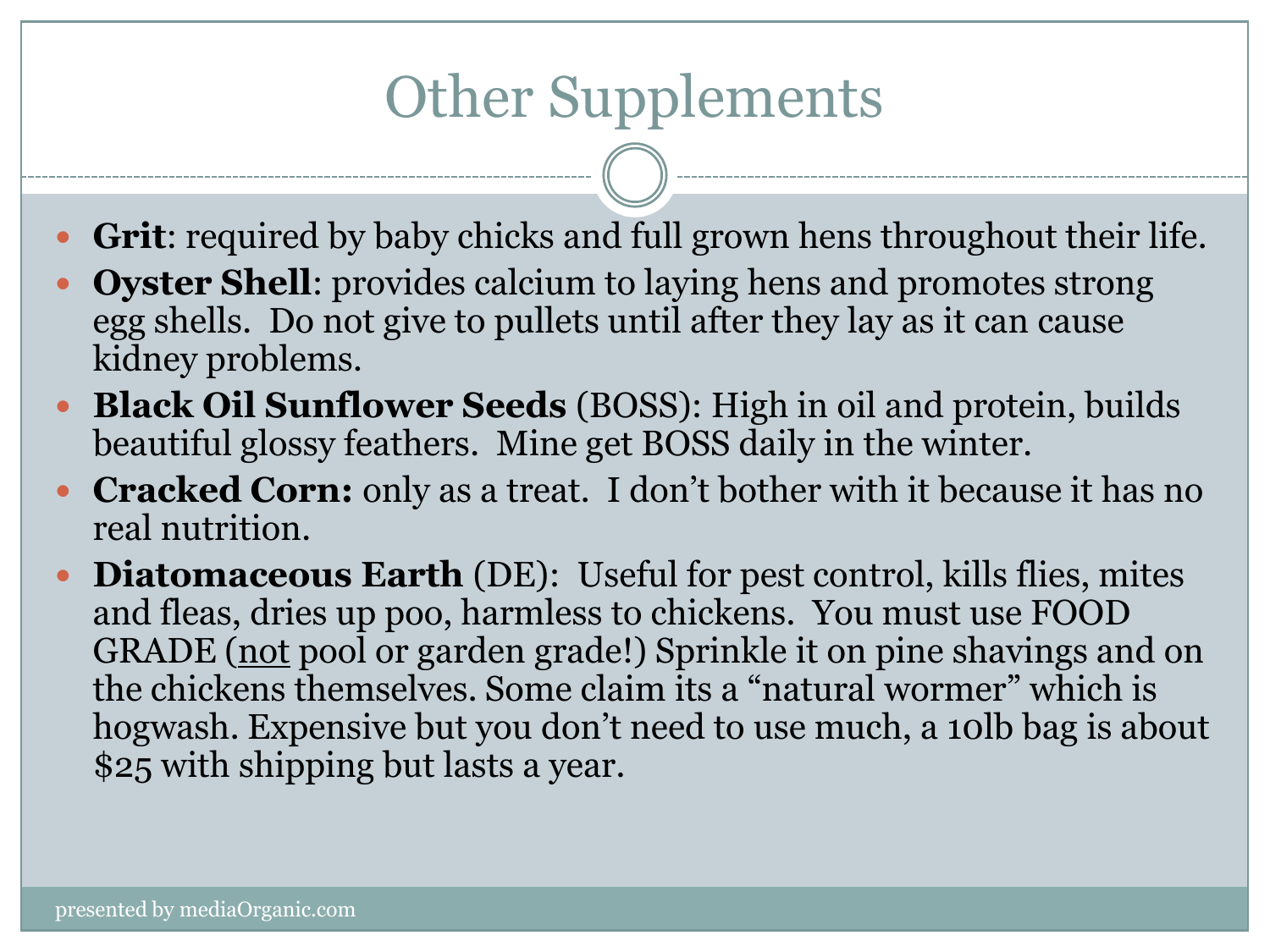## Organic vs. Nonorganic Feed

This is a personal choice. There are cost considerations:

- A 50lb bag of Blue Seal Feed is \$13.00 at Gilmore's in Walpole. Blue Seal is a high quality feed recommended by poultry exhibition judges. It's a local product, the company is in New Hampshire.
- A 50lb bag of organic feed will be about double the cost of regular feed. My feed store (Gilmore's) doesn't carry organic feed so I'd have to get it over the internet. A 50lb bag from Northeast Organics in upstate NY is \$25.00 + \$29.73 shipping.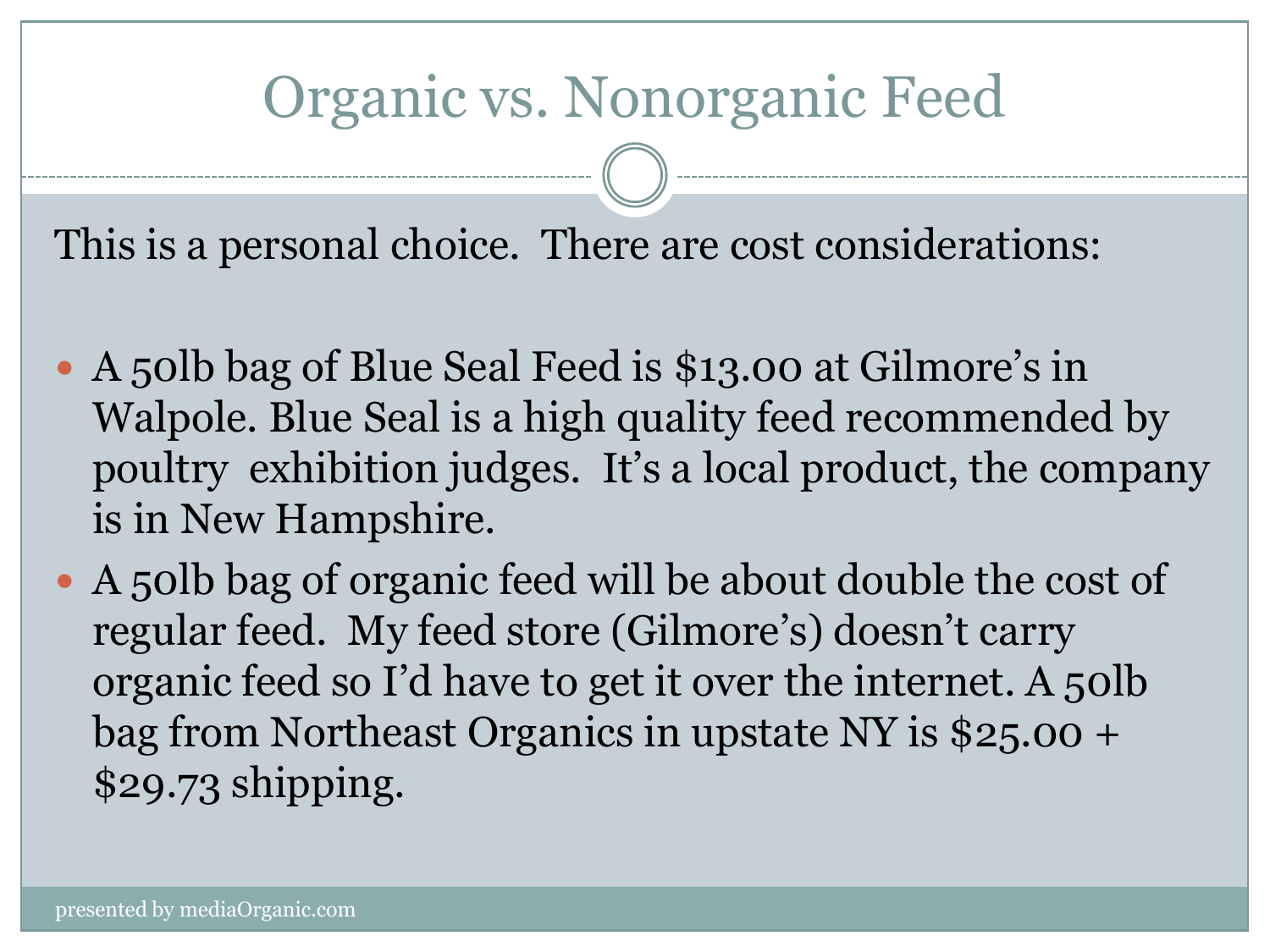## How and Where to Buy Chickens



presented by mediaOrganic.com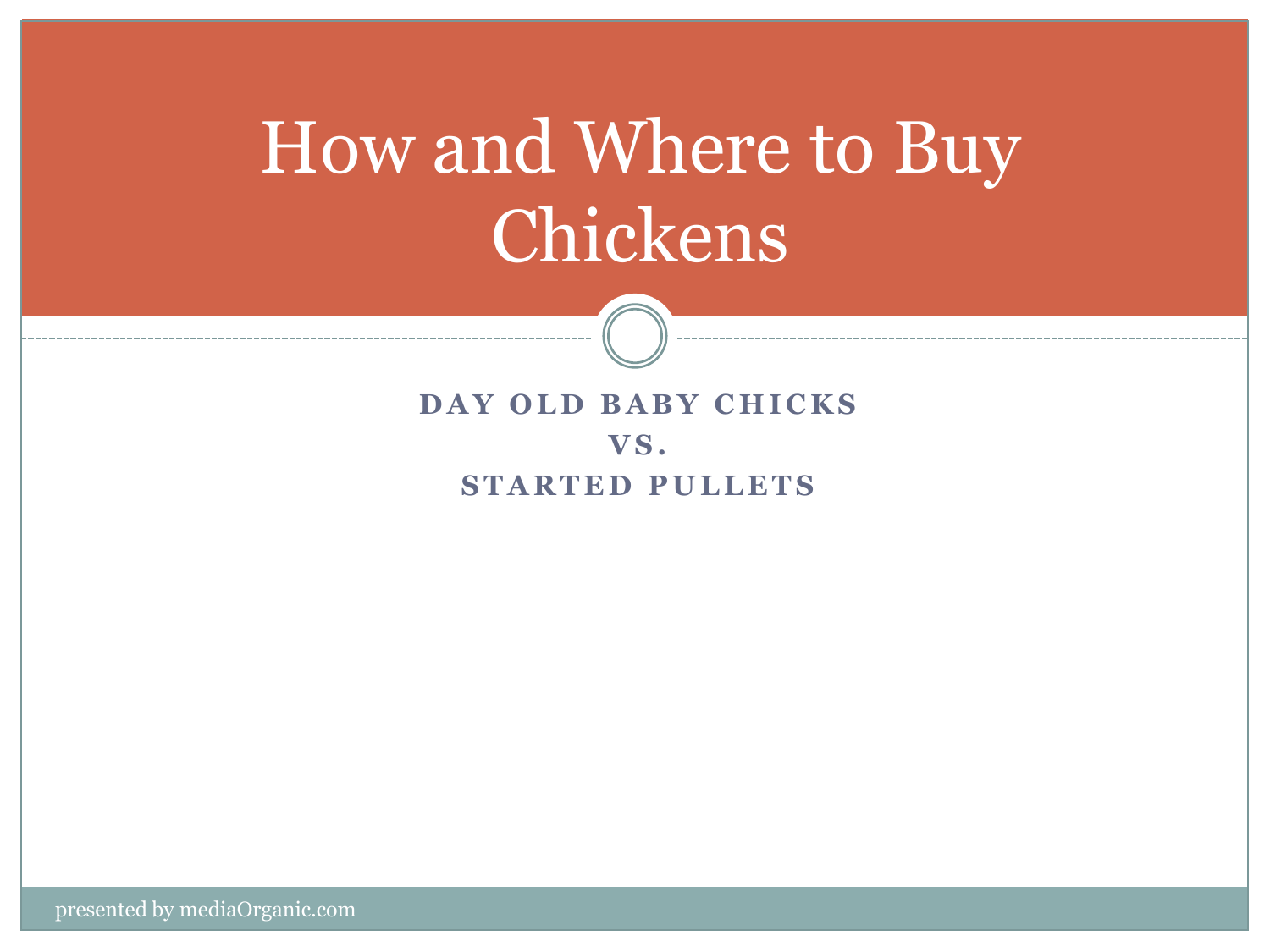### **Day Old Baby Chicks**

Day old baby chicks are ordered from hatcheries and shipped live through the postal service. The Post Office is the only carrier who will ship baby chicks and they have been doing it successfully this since the 1930's.

There a advantages to raising baby chicks:

- You can choose the breeds, colors and the lay rate you want
- You can choose the egg color you want (white, cream, brown, green blue or chocolate brown)
- They can be vaccinated (or not, you choose)
- You will be able to tame them because they will have been with you from virtually day one.
- They are SO darn cute!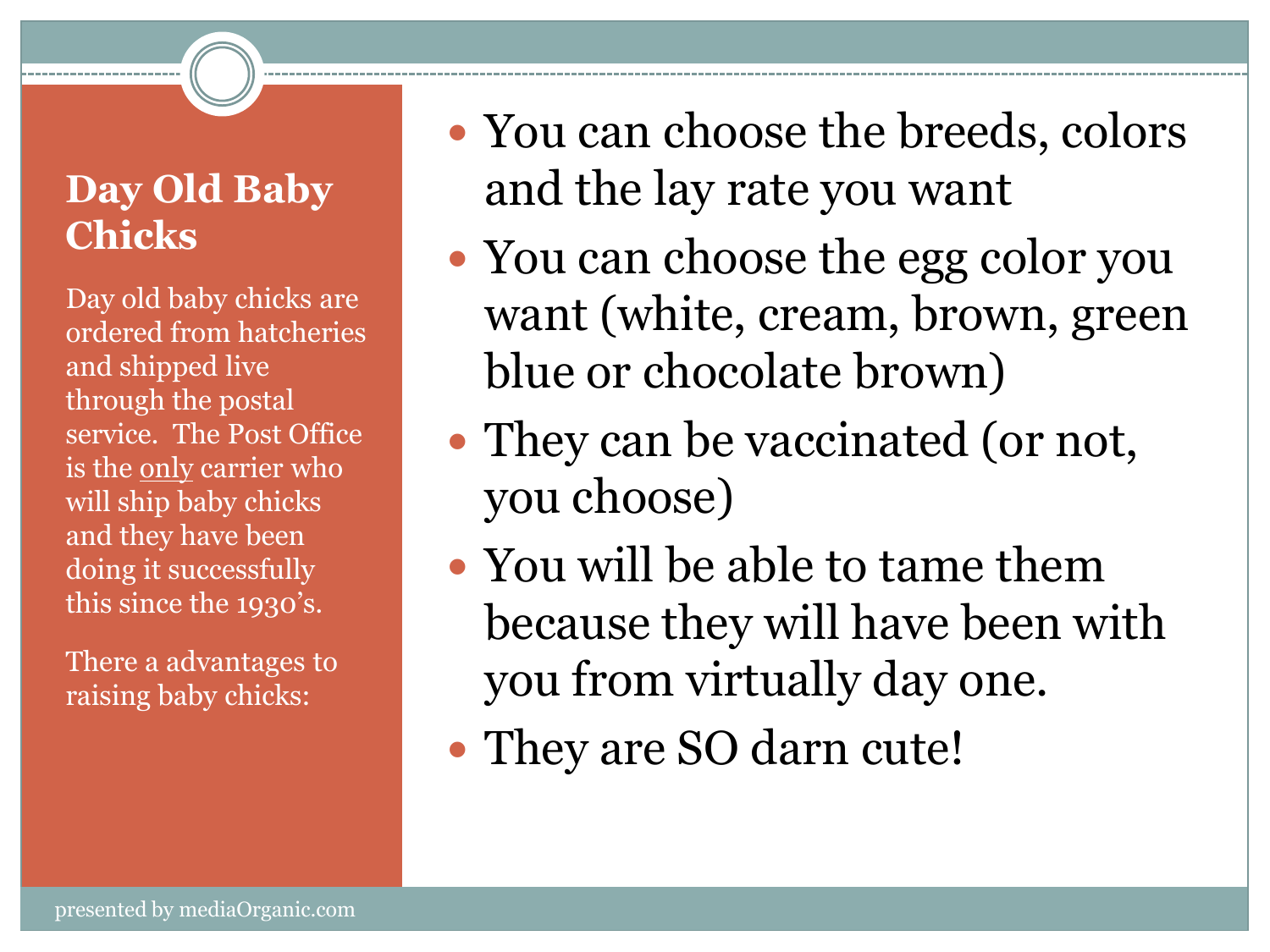### **How a Hatchery works**

Hatcheries generally have chicks available form January to July. In New England, a good time to order your chicks is between March and June. Any earlier than March and it's too hard to to keep them warm and if you have them arrive later than June means you'll be dealing with setting up a coop as winter arrives.

Hatcheries work like this:

- Hatcheries have minimum orders. Big producers like Murray McMurray have a 25 chick minimum. Myer Hatchery in Ohio has a small order program and you can order 3. Mypetchicken.com also sells chicks in orders as small as 3.
- 15 to 25 chicks are about \$2.50 apiece and in a small order program they will run about \$10 apiece. In an order of less than 25 shipping will be be about the same cost as the chicks (they are live animals after all.)
- The Post Office will call you when your chicks arrive and you need to go in person to pick them up. They arrive at the post office within 48 hours after shipment and most hatcheries ship on a Monday. It's a good idea to instruct the hatchery to ship to the main post office for your town so there is no delay in getting your chicks home. I always call the post office in advance to let them know a baby chick order will be arriving. I have never encountered a Post Office employee who doesn't know what to do with baby chicks, they have all been really great.
- When in doubt, call the hatchery; these folks know what they're doing.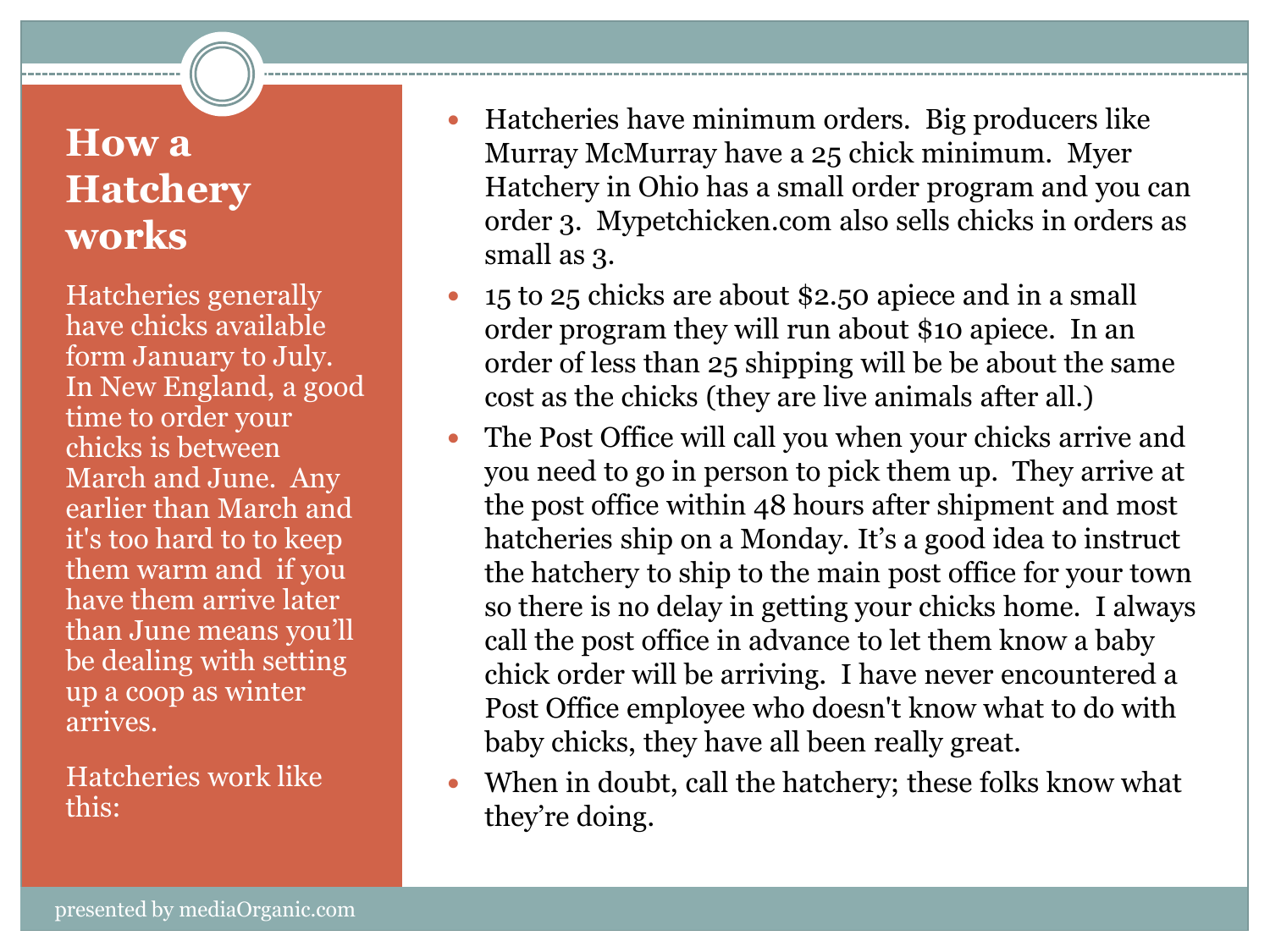### **Raising Baby Chicks**

There are advantages to ordering baby chicks from a hatchery. You can select the breeds and mix of breeds you like and the birds can be vaccinated against common diseases that account for early chick mortality.

Baby chicks are far more self-sufficient than most baby birds. The minimum requirements are:

- A heat source to keep them at 95<sup>°</sup> to 70<sup>°</sup> F for the first few weeks. An infrared bulb from Lowes or Home Depot will work.
- Enough space to grow. For three birds I like to use the large cardboard produce boxes from Costco that are about 3 or 4 feet tall with a 3 x 4 footprint. The store will give you one free for the asking.
- Water and feed. Baby chicks need starter feed, I use Blue Seal Chick Starter at 1 - 8 weeks, switch to Blue Seal Grow-Cal at 8-20 weeks and then switch to Blue Seal Layer pellets at 20 weeks. As the chicks grow raise up the feed and water so they don't spill it or poop in it. Cake pans are good for this.
- Give them lots of human contact so they will be tame.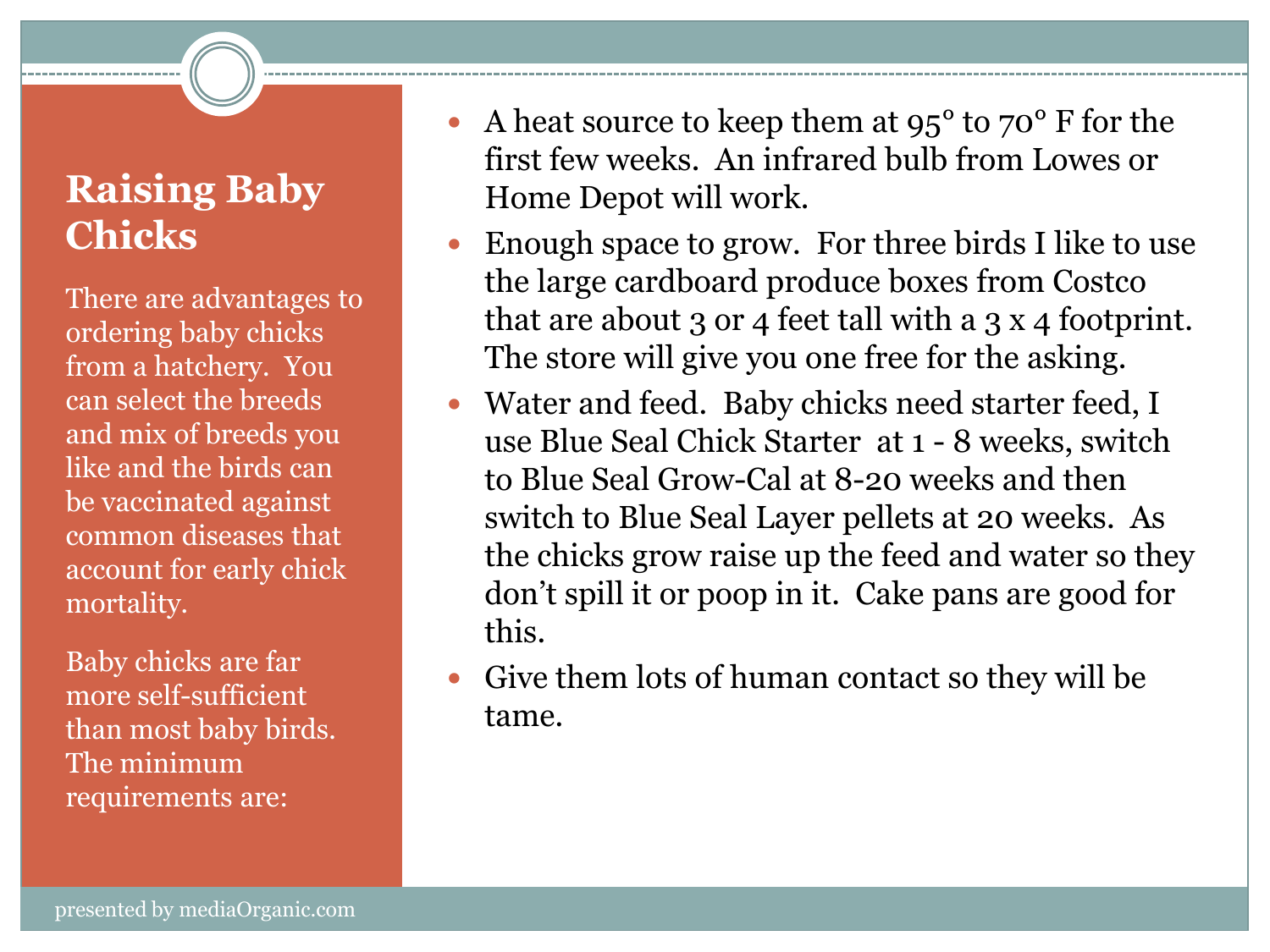Make sure your brooder is set up with heat, food and water the night before they arrive.

After you get them home, open the box, immediately pick up each chick and dip its beak into the water. This teaches them to drink.

Place them gently in the brooder and let them explore.

Leave the heat lamp on 24/7. Week 1 is at  $95^{\circ}$  F and go down 5 degrees each week (just raise the light up)



**The green stuff is Gro-Gel (prevents dehydration) and the white packet under the black chick is a heat pad, commonly used for orders of less than 15 chicks**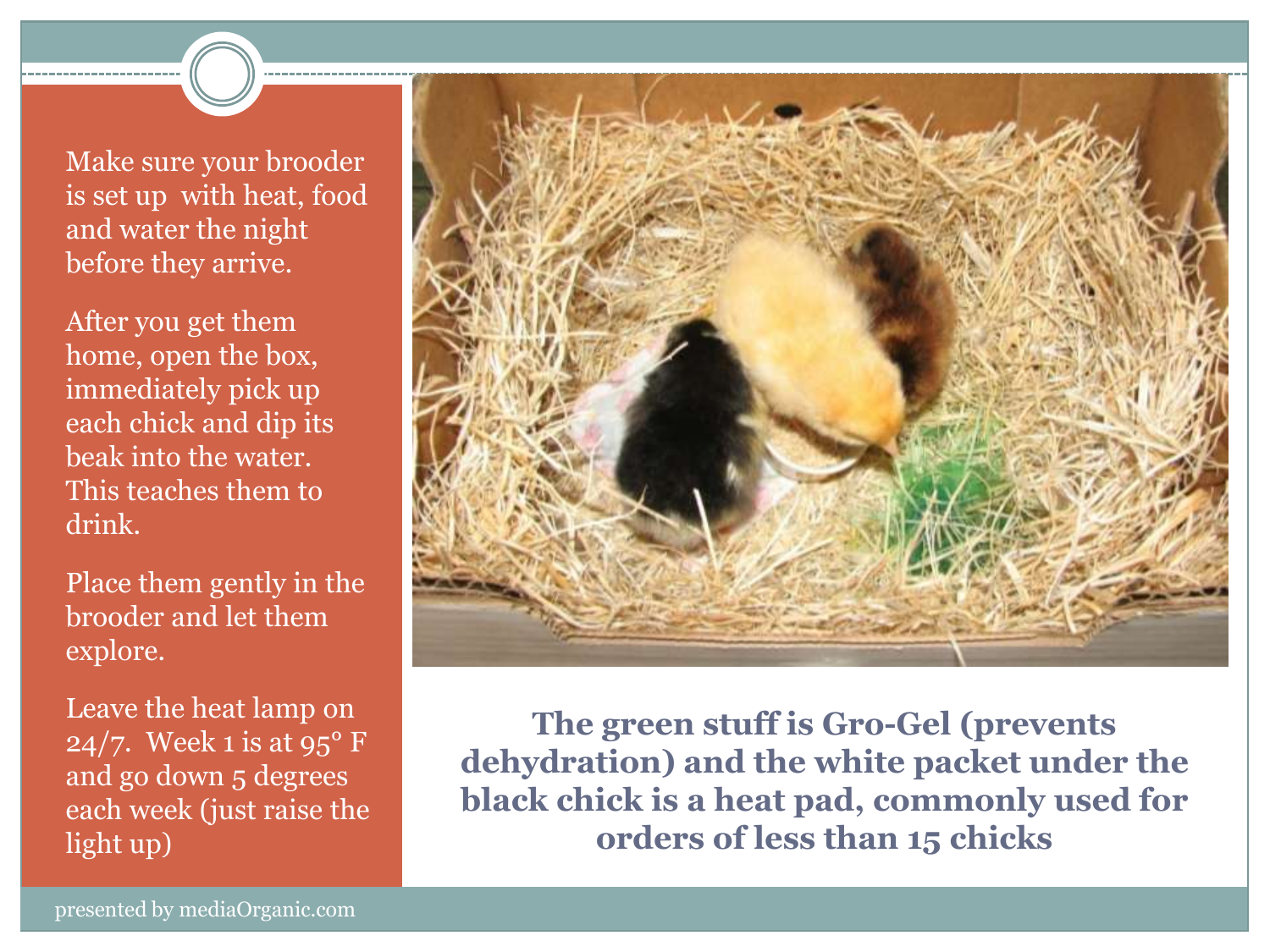## Brood Box Gear







Heat Lamp w/Infrared bulb Thermometer Feeder (inexpensive is fine)







Waterer Pine Shavings

presented by mediaOrganic.com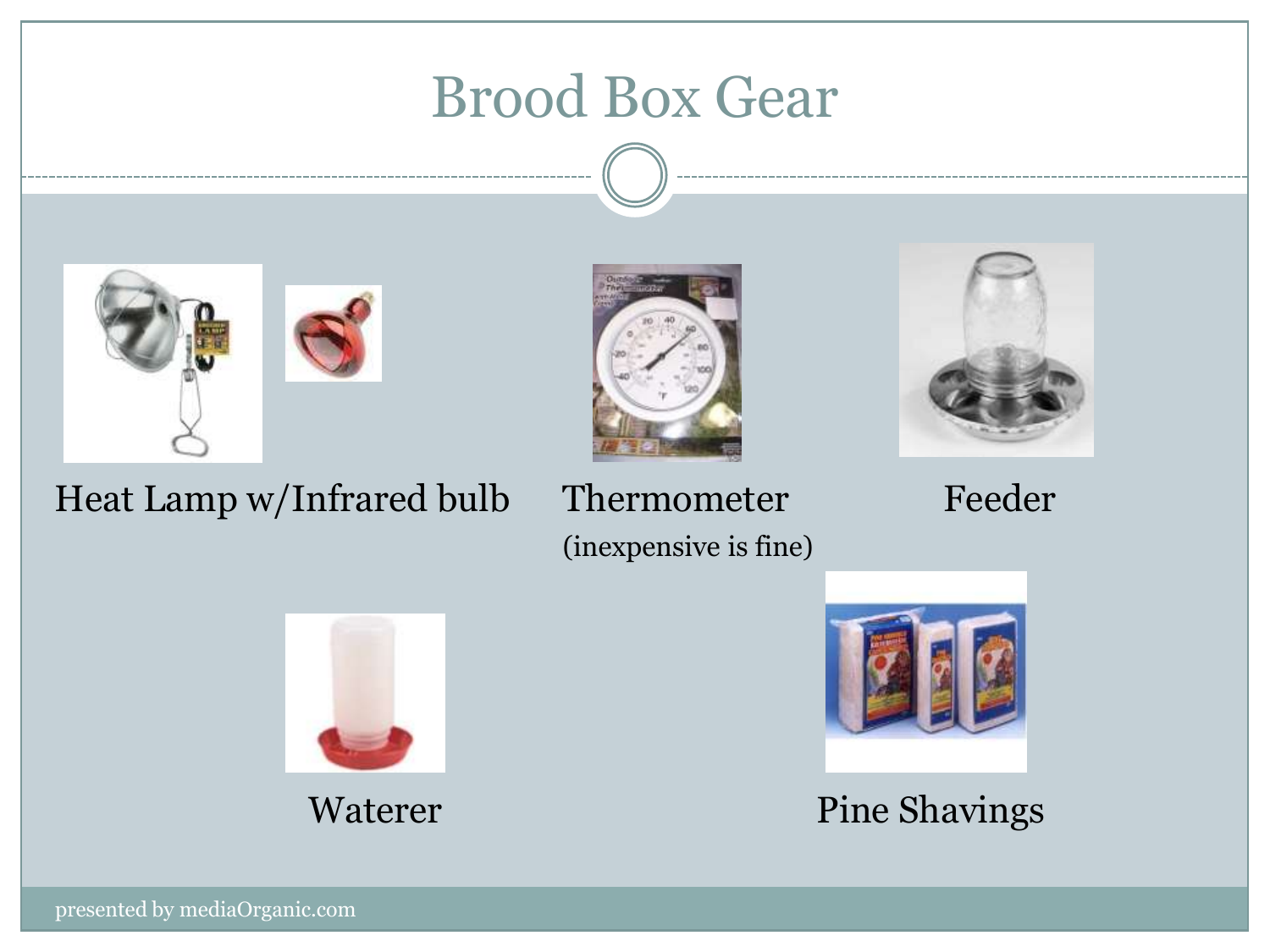

presented by mediaOrganic.com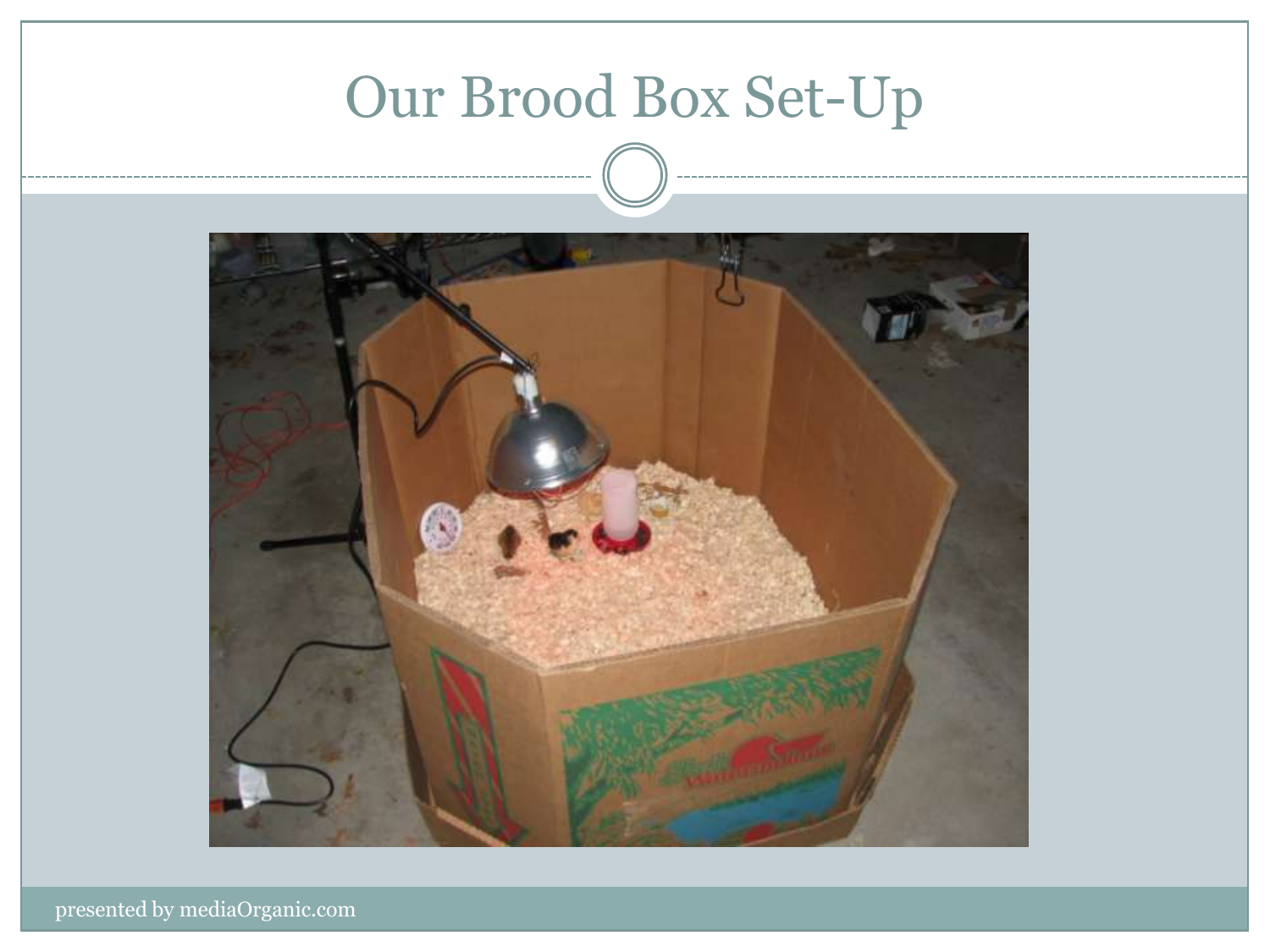#### **Started Pullets**

•PROS: They are full grown at this stage and will be laying soon, within 2 months or so. None of the extra expense and time of raising baby chicks.

•CONS: May not be tame (or tamable, they will be too old.) Limited choice in breeds. Minimum order usually 6. You need to have the coop set up and ready for them when you get them home, as they are full grown and too big to live in a brood box.

- Sold at feed stores in the spring or over the internet through hatcheries
- Usually about 17 weeks old
- More expensive than chicks, about \$50 per bird
- Treat them like full grown chickens, give them layer pellets right away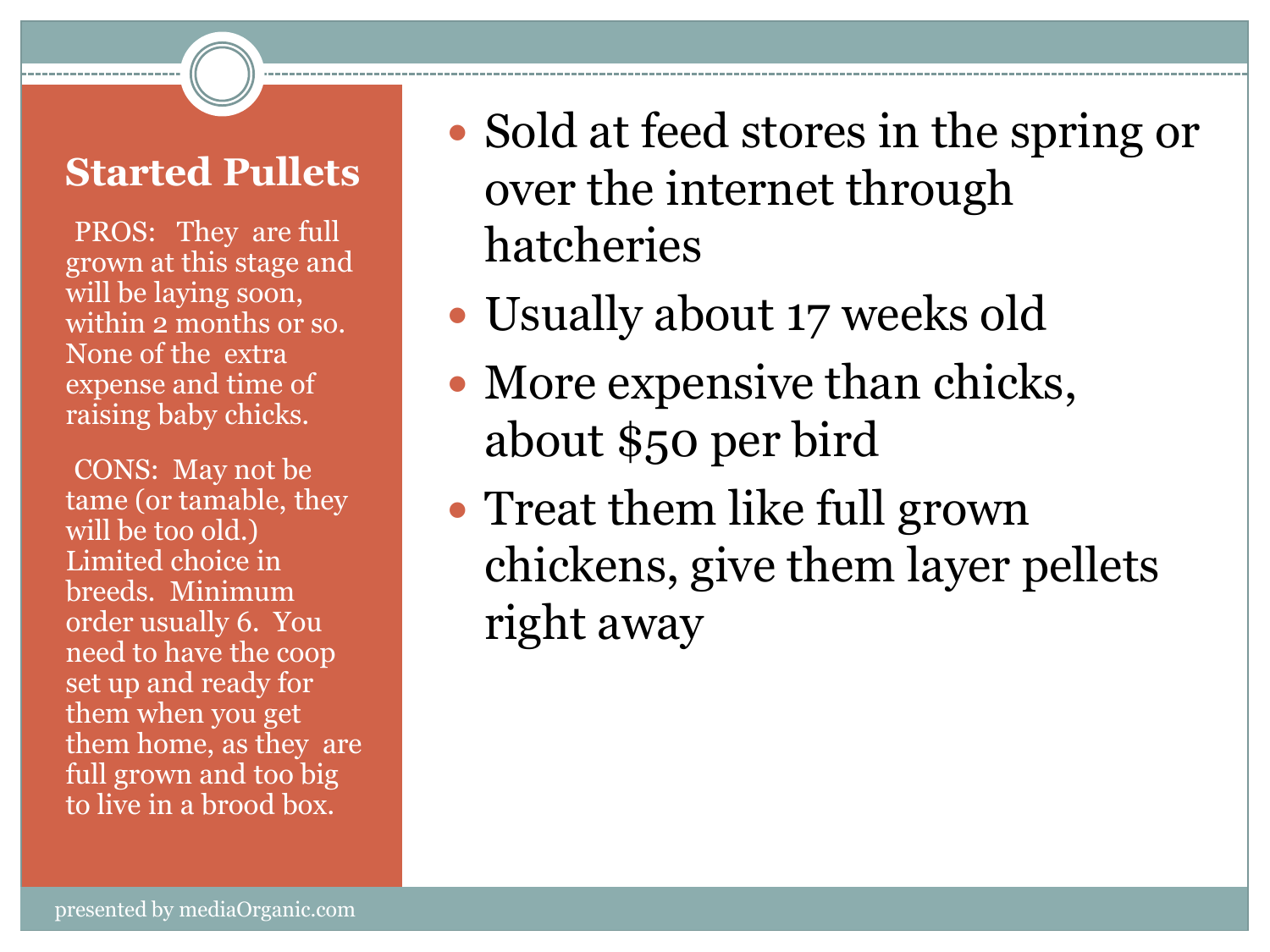## The Natural Life of A Chicken: Weeks 1-8

### Weeks 1- 8

- A basement or garage is the ideal location for a brooder
- Keep them warm and fed. Lamp must be at  $95^{\circ}$  for week 1 and reduce temp 5° per week. Leave the heat lamp on 24/7 until they can tolerate 70° and them give then darkness at night
- Change the pine shavings weekly
- Give them lots of attention to tame them
- Feed with chick starter and you can start to give them grit and treats like lettuce after 2 weeks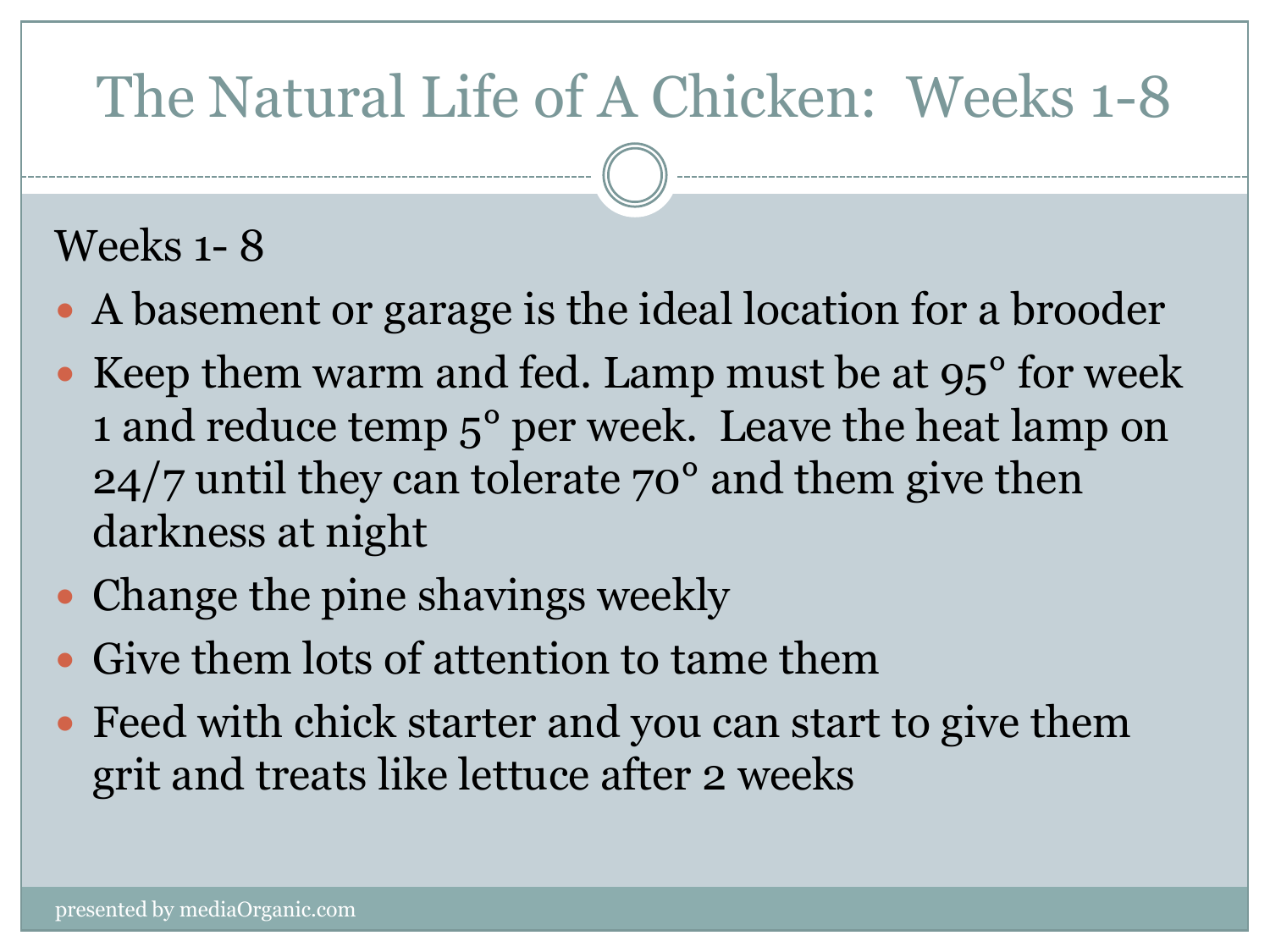## The Natural Life of A Chicken: Weeks 8 - 18

- Switch from chick starter to chick grower feed. They will be big enough to eat seeds like BOSS
- Raise up the food & water because they will start to fly and perch on the top.
- When they can tolerate 70°F you can take them outside if it's warm enough. They need to be supervised.
- Keep giving them loving attention, after they are about 17 weeks you can't tame them.
- Start putting together your permanent coop
- Get them out of the house no later than week 10 (Trust me you will be more than ready to get them into their coop.)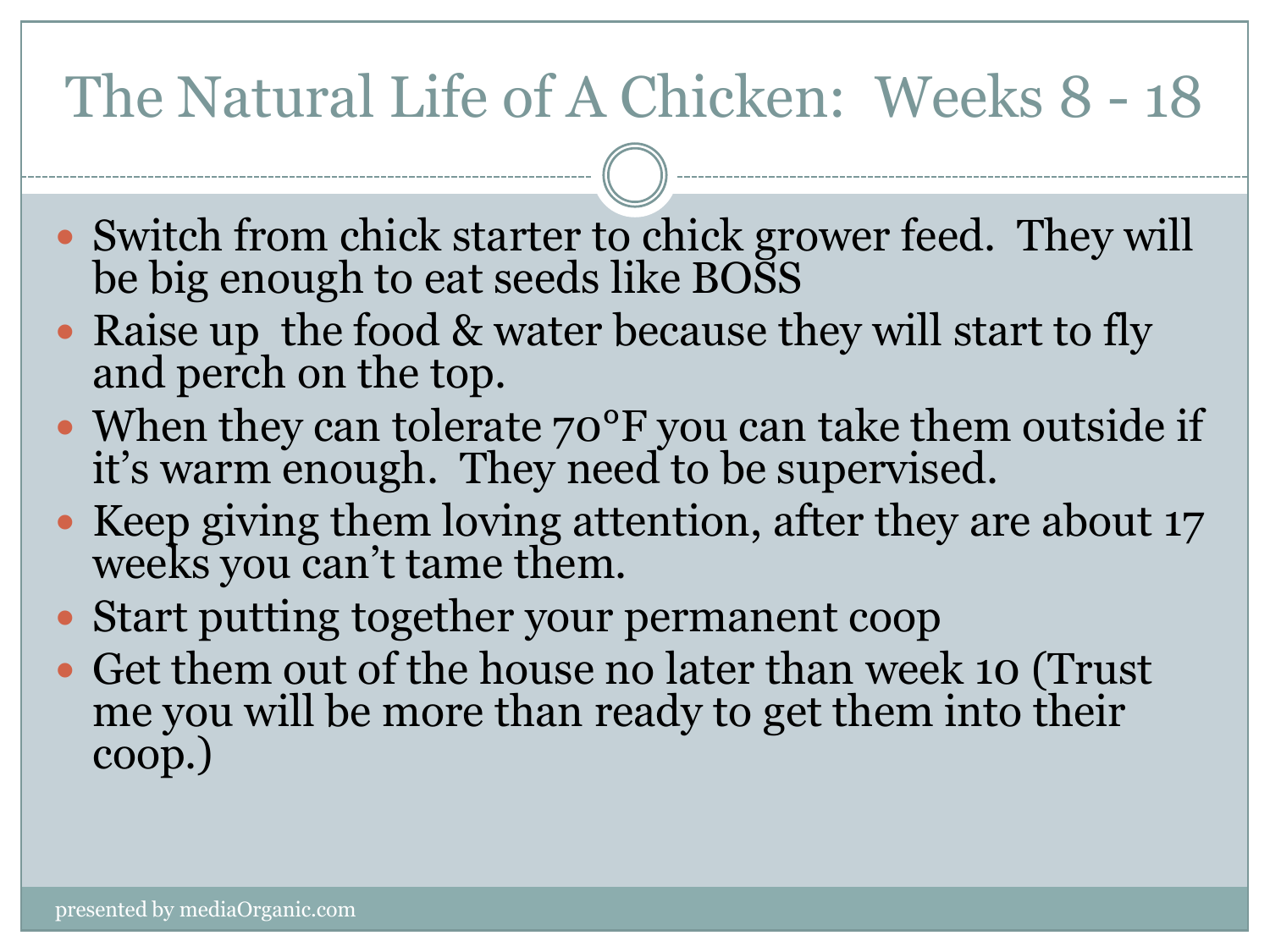### The Natural Life of A Chicken: Weeks 18 - 26

- Switch them to layer feed and start to give them oyster shell
- They can eat a full diet of seeds and scraps, but don't let them fill up on it, chicken feed is balanced nutrition and should be 90% of their diet.
- You first egg will appear at about 22-26 weeks (Approx six month of age) depending on the breed
- Lay rate depends on the breed and will range from 2 to 5 eggs a week per bird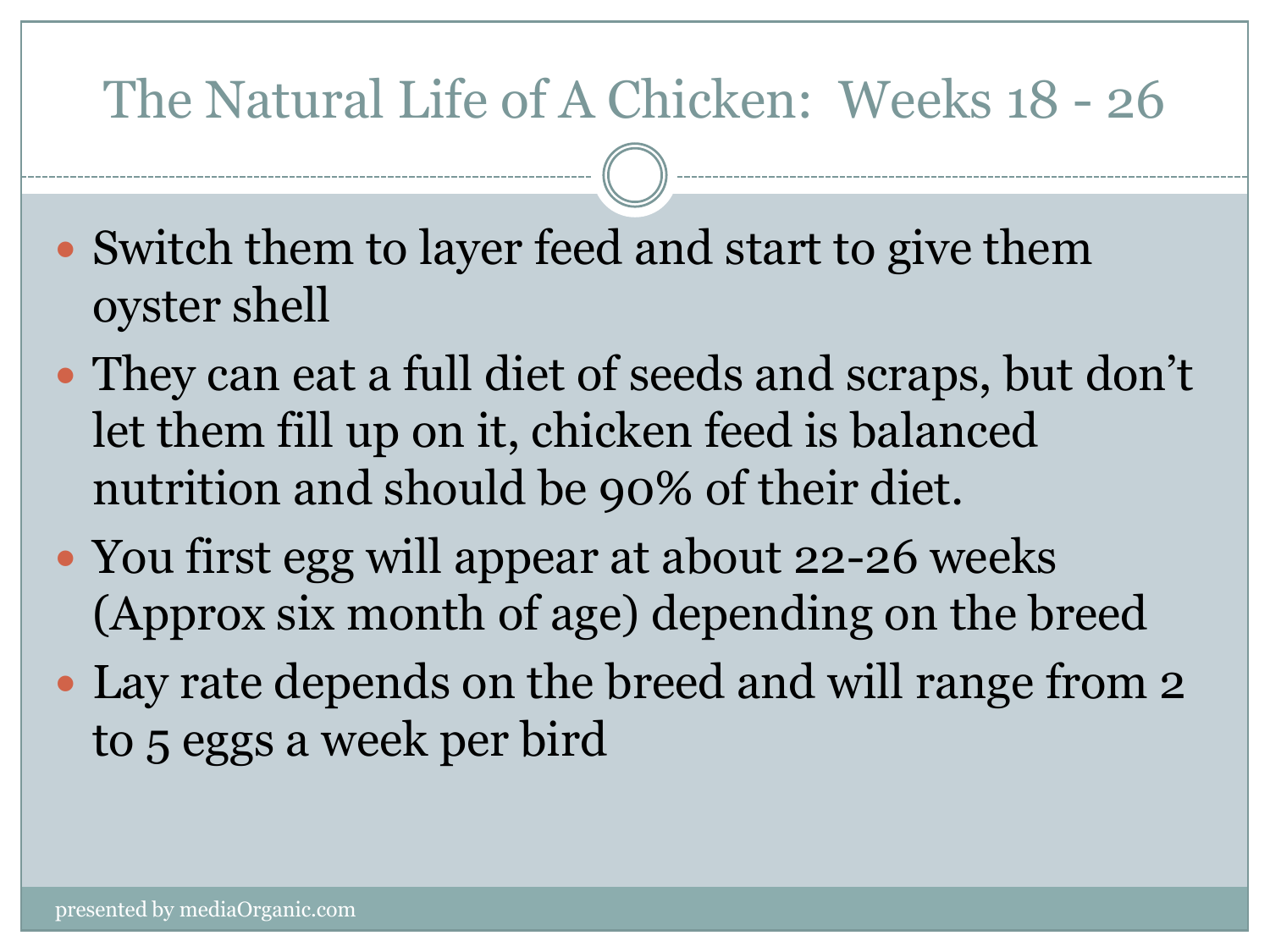## The Natural Life of A Chicken: Weeks 26+

- The first molt will occur at about 1 year. Molting is stressful and egg laying may stop or seriously decline.
- Lay rate declines about 20% per year after one year of age.
- Chickens can live 8-10 years
- It's a personal decision whether or not to keep them as the lay rate declines. Commercial laying flocks are processed are after one year.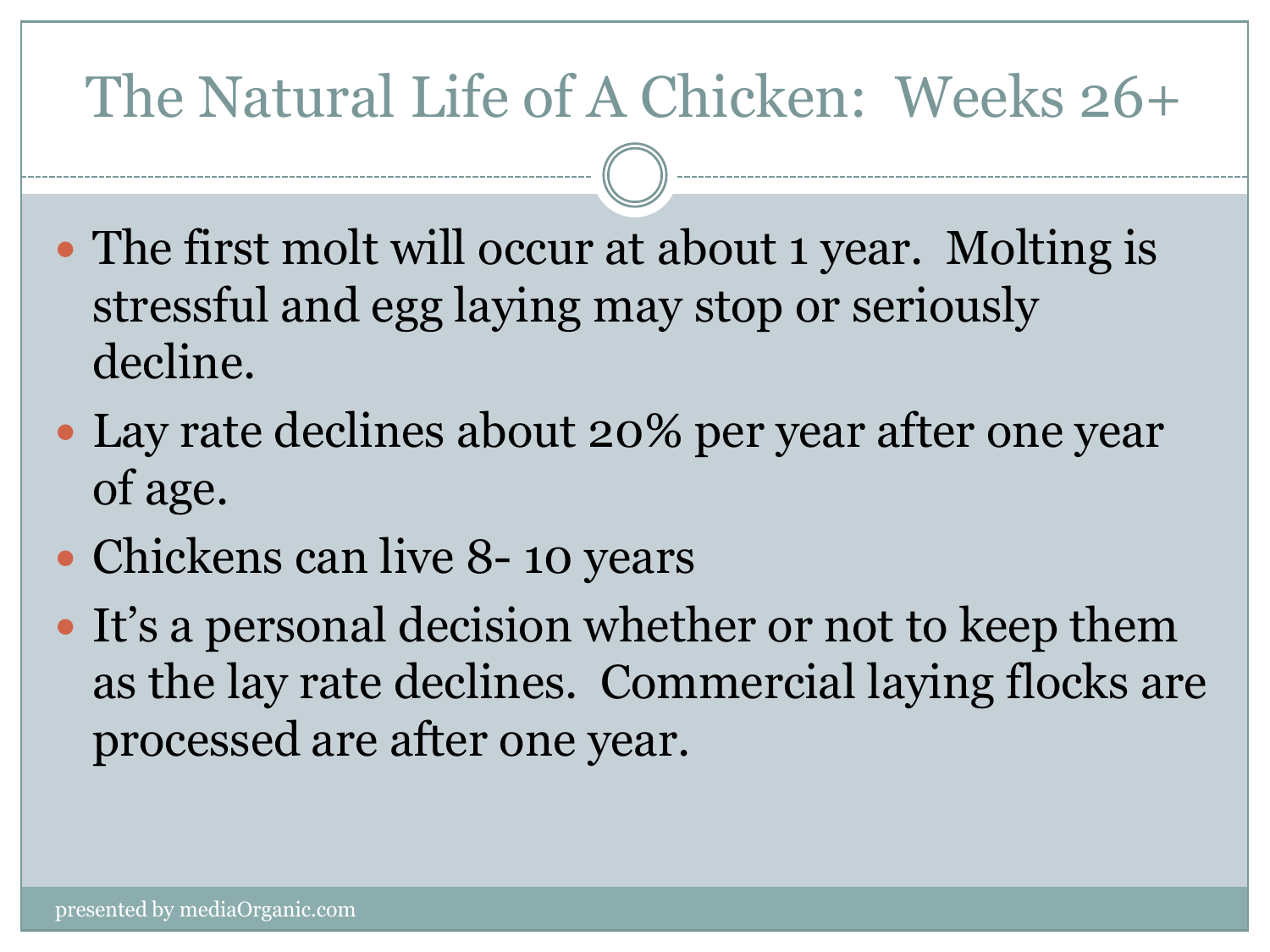## The Natural Life of A Chicken: Health

- Chickens are generally healthy, they are well adapted to humans and have been domesticated for 8,000 years.
- Bird Flu:
	- Has not been reported in the US. Commercial hatcheries have strict bio-security practices.
	- $\times$  Confined chicks will be less exposed to wild animals and wild bird droppings than free ranging chickens
	- Respiratory disease in chickens tends to be a problem in flocks larger than 20.
- Marek's Disease: A contagious viral plastic disease. Chicks can be vaccinated against it (add extra \$.50 per chick). Its generally fatal to unvaccinated birds.
- Coccidosos: A fatal parasitic wasting disease, tends to be more of a problem with free-ranging hens and large flocks. Spread through feces and infected soil, tends to be a problem in damp and wet conditions.
- Disease can be largely prevented by good sanitary practices (e.g. a clean coop with good ventilation, a healthy diet and no crowding.)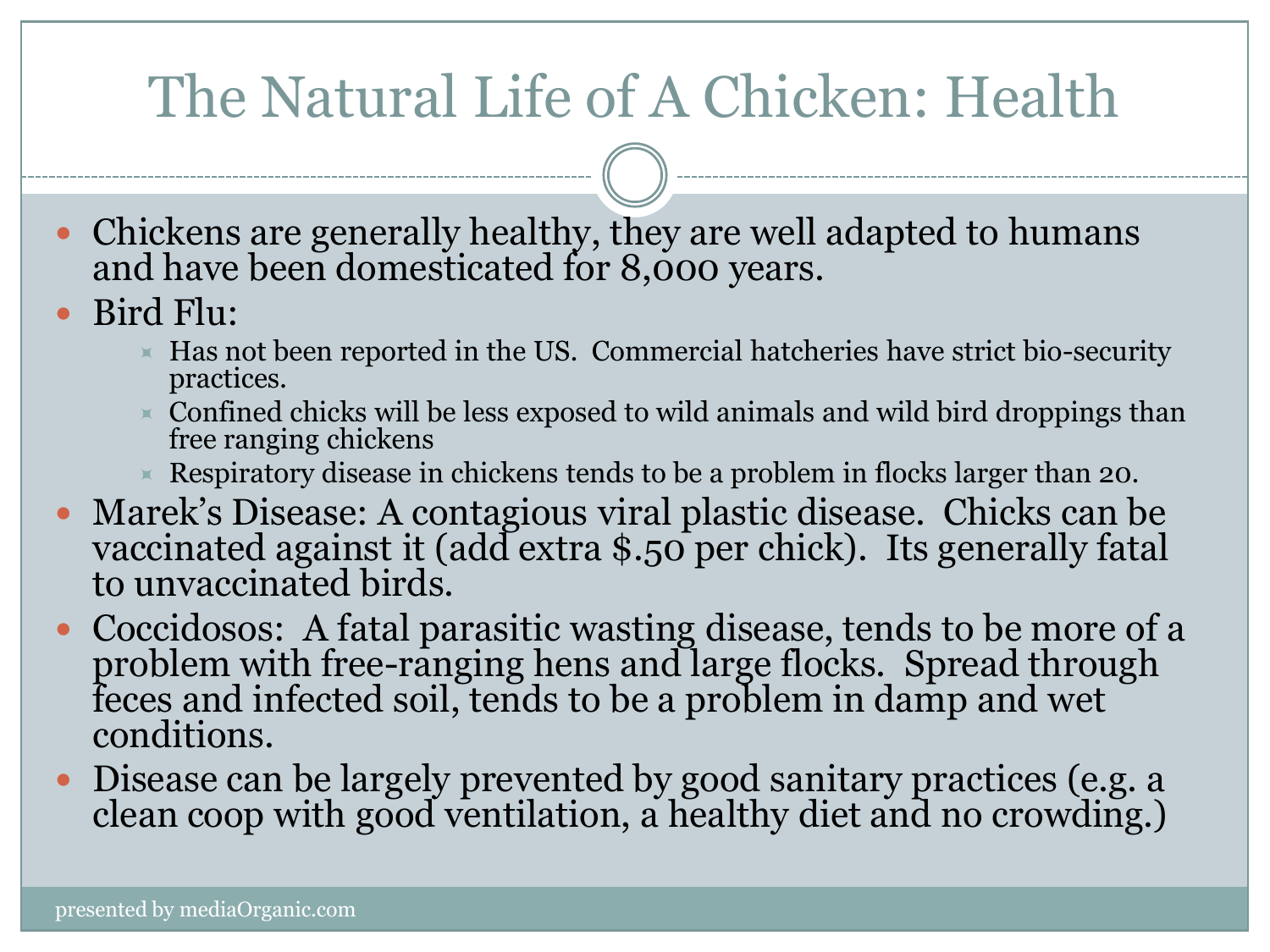Chickens live outside all year round and they will go into their coop everyday, on their own, at sunset

- Choose breeds adapted to a cold climate
- Heating your coop is a personal decision (we don't bother)
- Heavy breeds adapted for cold climates will lay right through the winter
- They can be left alone for up to 4 days with food  $\&$ water, however someone must collect eggs daily to prevent broodiness
- They need unfrozen water in the winter
- Someone will need to give them fresh feed and water after 4 days



**What about Winter and Vacations?**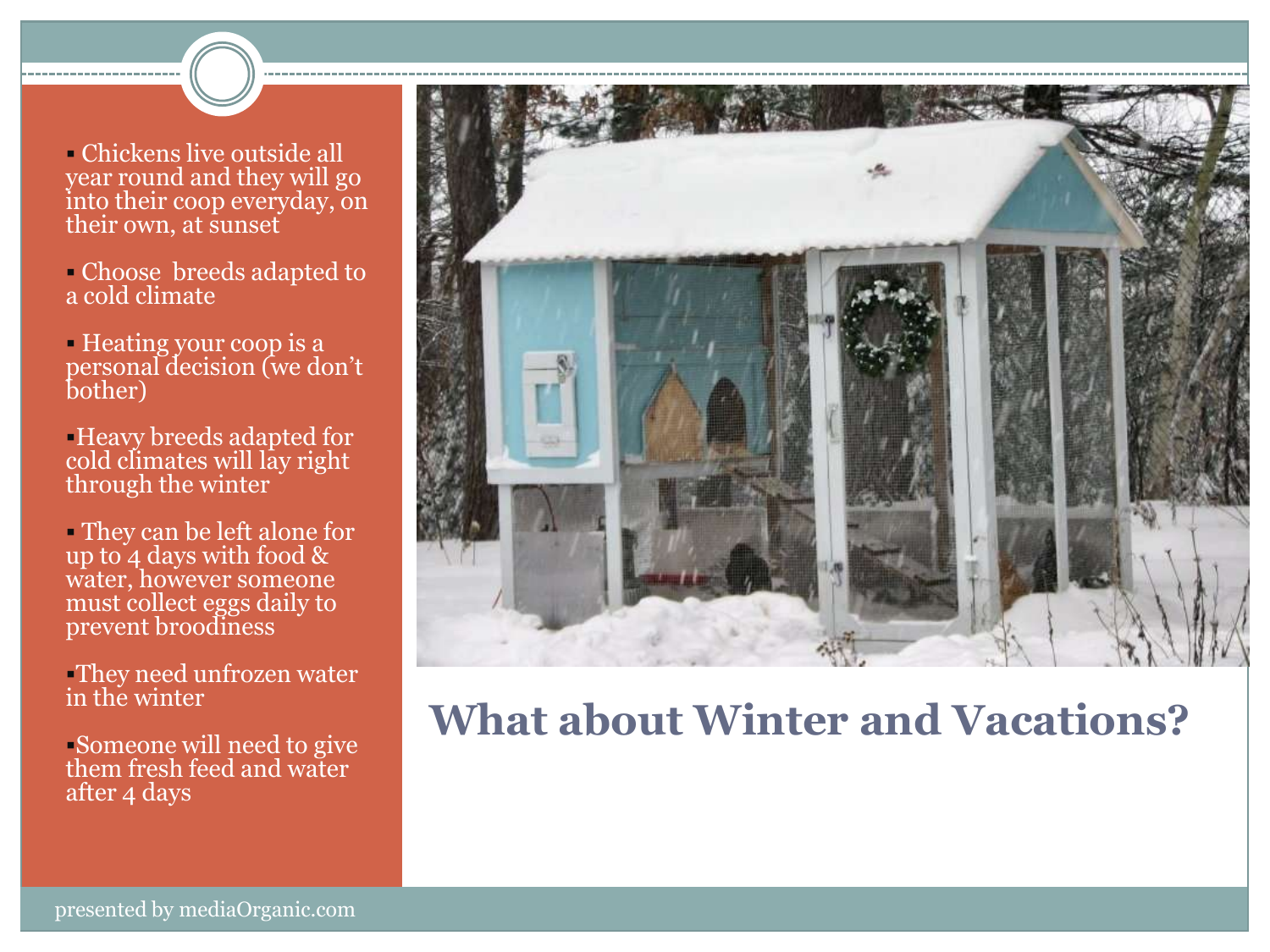## Chicken Keeping Bylaws and Your Town

- In MA chickens are regulated at the town level under M.G.L.
- Bylaws often on-line, or call the Town Clerk's office to see who regulates chickens in your town. Generally regulated by:
	- Animal Control
	- Board of Health
	- Code Enforcement
	- $\times$  Zoning
- Do not rely solely on what a town employee tells you, read the bylaw yourself!
- Permits and inspections are sometimes but not always required
- Roosters are generally not allowed unless your town is rural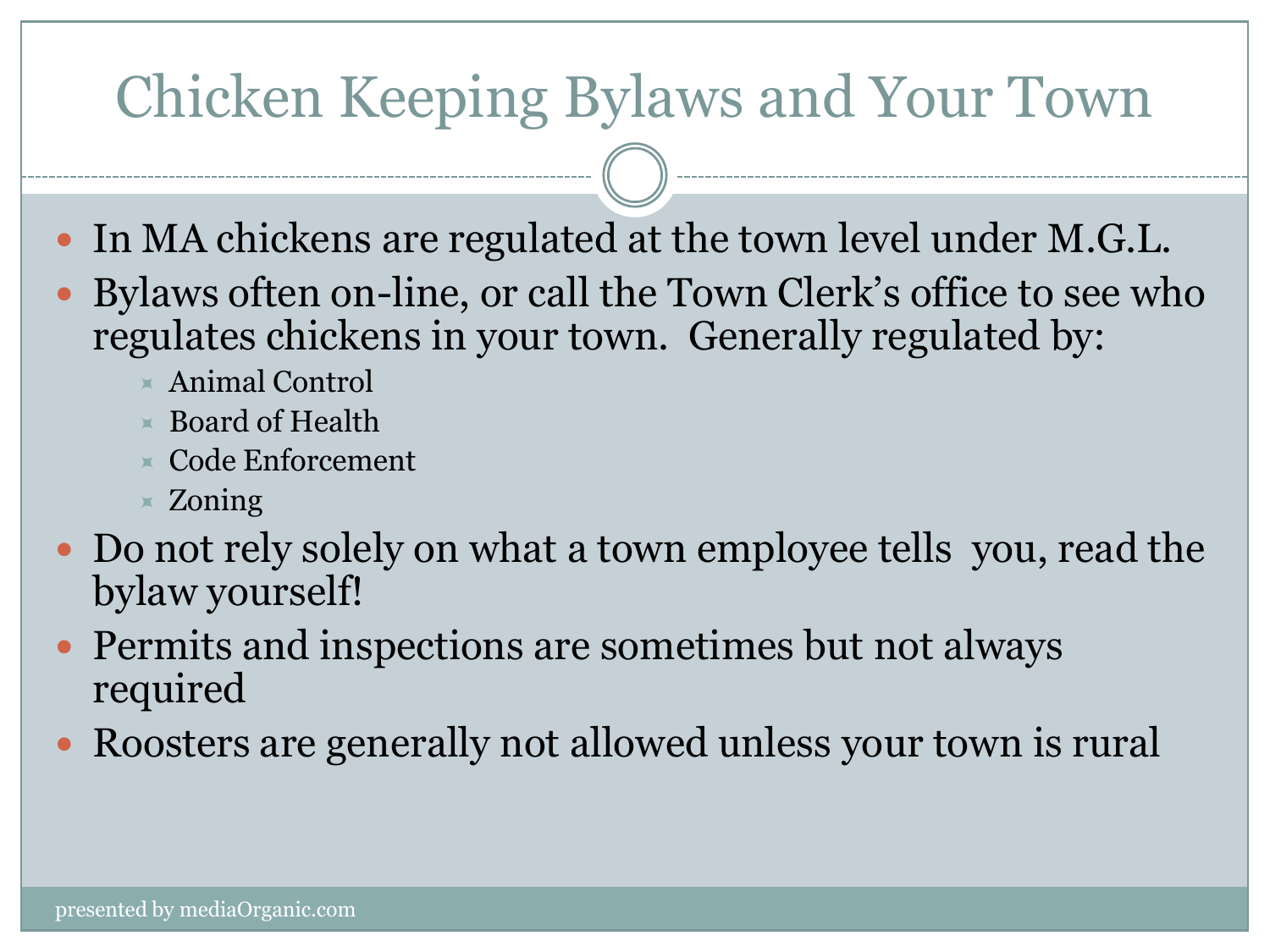## Chicken Keeping Bylaws

### YES as of March 2010

- Belmont
- Boston (very limited)
- Brookline
- Brockton
- Dedham
- Hanson
- Lynn
- Newton
- Marblehead
- Salem
- Westwood
- Weymouth
- Scituate
- Arlington

### NO as of March 2010

Cambridge